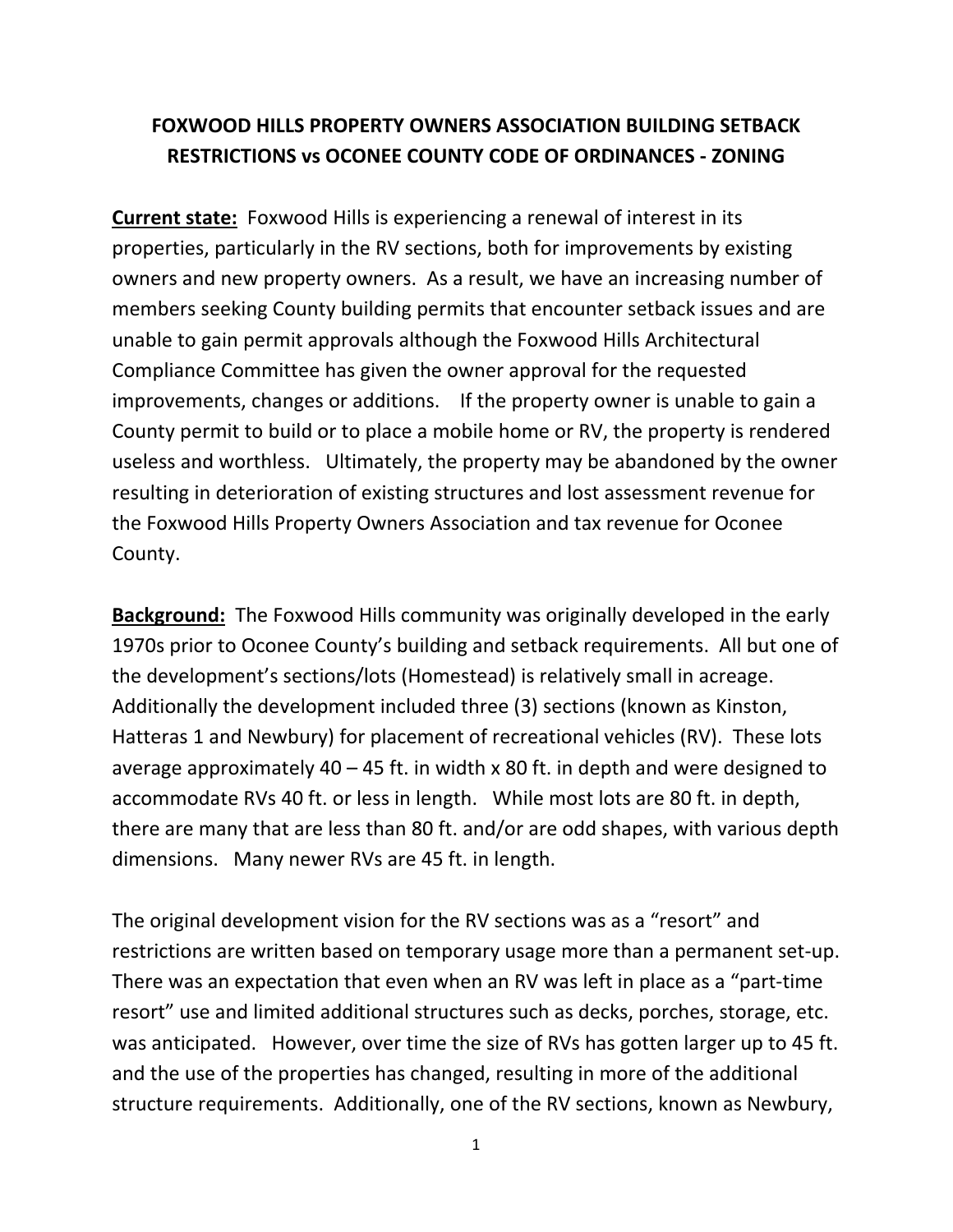has subsequently modified its restrictions to allow in addition to RVs, single family and park model homes.

Other residential sections, excluding Homestead, may have lots averaging from .1 acres to .5 acres. These lots may experience a conflict with setbacks if terrain makes some portion of the lot unbuildable, effectively reducing the total acreage and buildable dimensions.

The table below provides specific information related to the setback requirements of Oconee County's Code of Ordinances, Article 10 Zoning Districts, Sec. 38‐10.2 vs Foxwood Hills' restrictions.

**Desired state:** Provide a mechanism within Oconee County's Code of Ordinances, whereby existing Foxwood Hills' restrictions can be applied and/or will conform to the County's setback requirements to allow property owners to maintain and exercise the expected improvements desired for the property owned. Due to the significant delay and the expense of the variance request process, a variance is not a satisfactory solution and the variance process should be used for the true exception, not a normally occurring situation.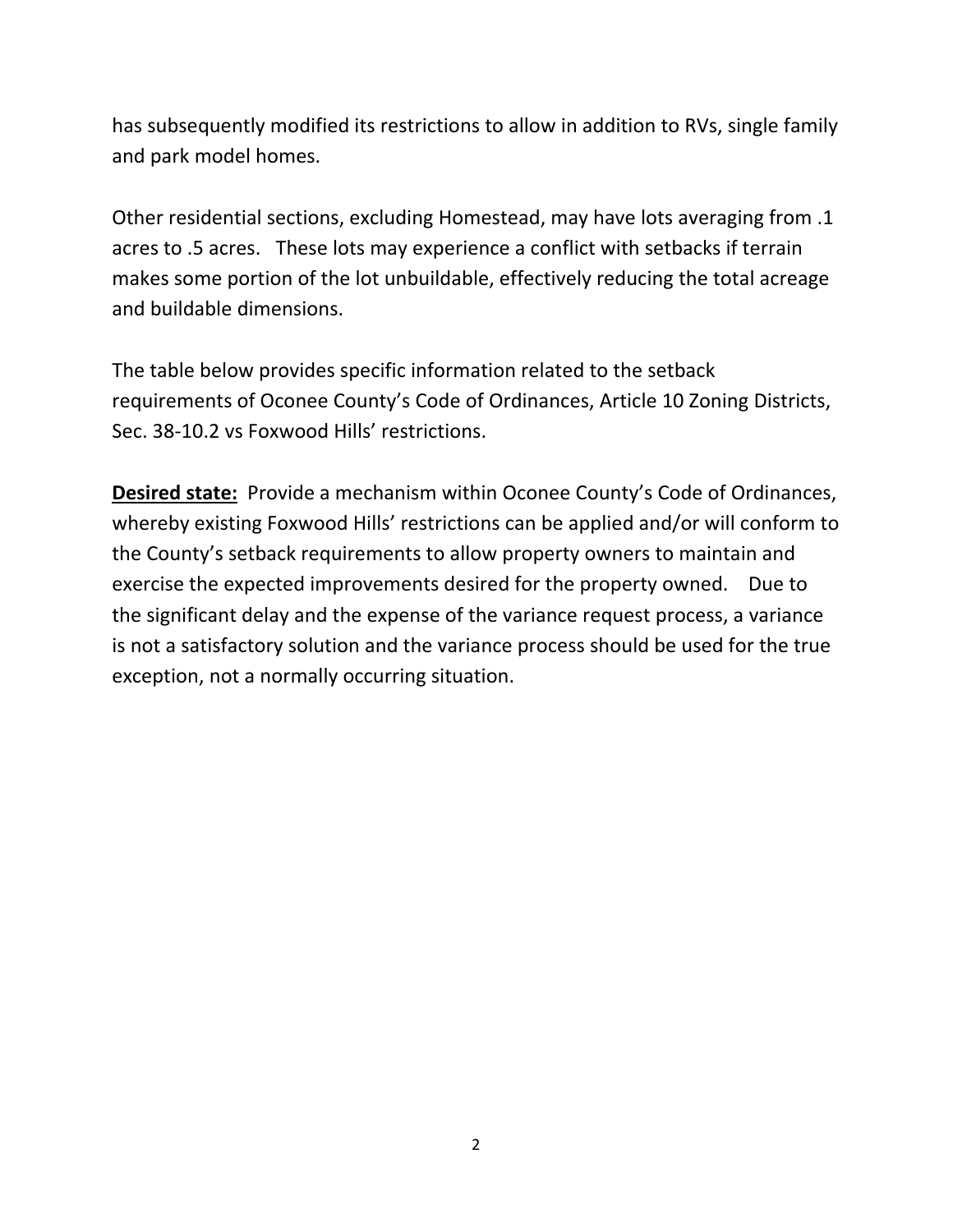## **SETBACK REQUIREMENTS:**

|                     | <b>AVERAGE</b> | <b>FRONT</b>   | <b>SIDE</b>     | <b>REAR</b>      |
|---------------------|----------------|----------------|-----------------|------------------|
|                     | <b>SIZE</b>    | <b>SETBACK</b> | <b>SETBACK</b>  | <b>SETBACK</b>   |
| <b>OCONEE</b>       | N/A            | $25$ ft        | 5 <sub>ft</sub> | 10 ft            |
| <b>COUNTY-</b>      |                |                |                 |                  |
| <b>Control Free</b> |                |                |                 |                  |
| <b>District</b>     |                |                |                 |                  |
| <b>FOXWOOD</b>      | $40 - 45$ ft   | 20 ft          | 5 <sub>ft</sub> | 5 <sub>ft</sub>  |
| <b>HILLS</b>        | wide and       |                |                 |                  |
|                     | appx 80 ft     |                |                 | 0 ft. if abuts   |
|                     | deep           |                |                 | Corp of          |
|                     | *See notes     |                |                 | <b>Engineers</b> |
|                     | below          |                |                 | property         |

### **Notes:**

- ‐ Foxwood Hills Architectural Compliance Committee measures setback based on the property line.
- ‐ Oconee County measures from the "road right‐of‐way" in the front, potentially expanding the set‐back into the property beyond the stated set‐ back allowed of 25 ft.
- ‐ The majority of Foxwood Hills RV section lots are approximately 40 45 ft. wide and 80 ft. deep. However, many of the lots are plotted as an odd shape and may have more than or less than 4 sides and measurements on depth can vary considerably, further reducing the buildable space.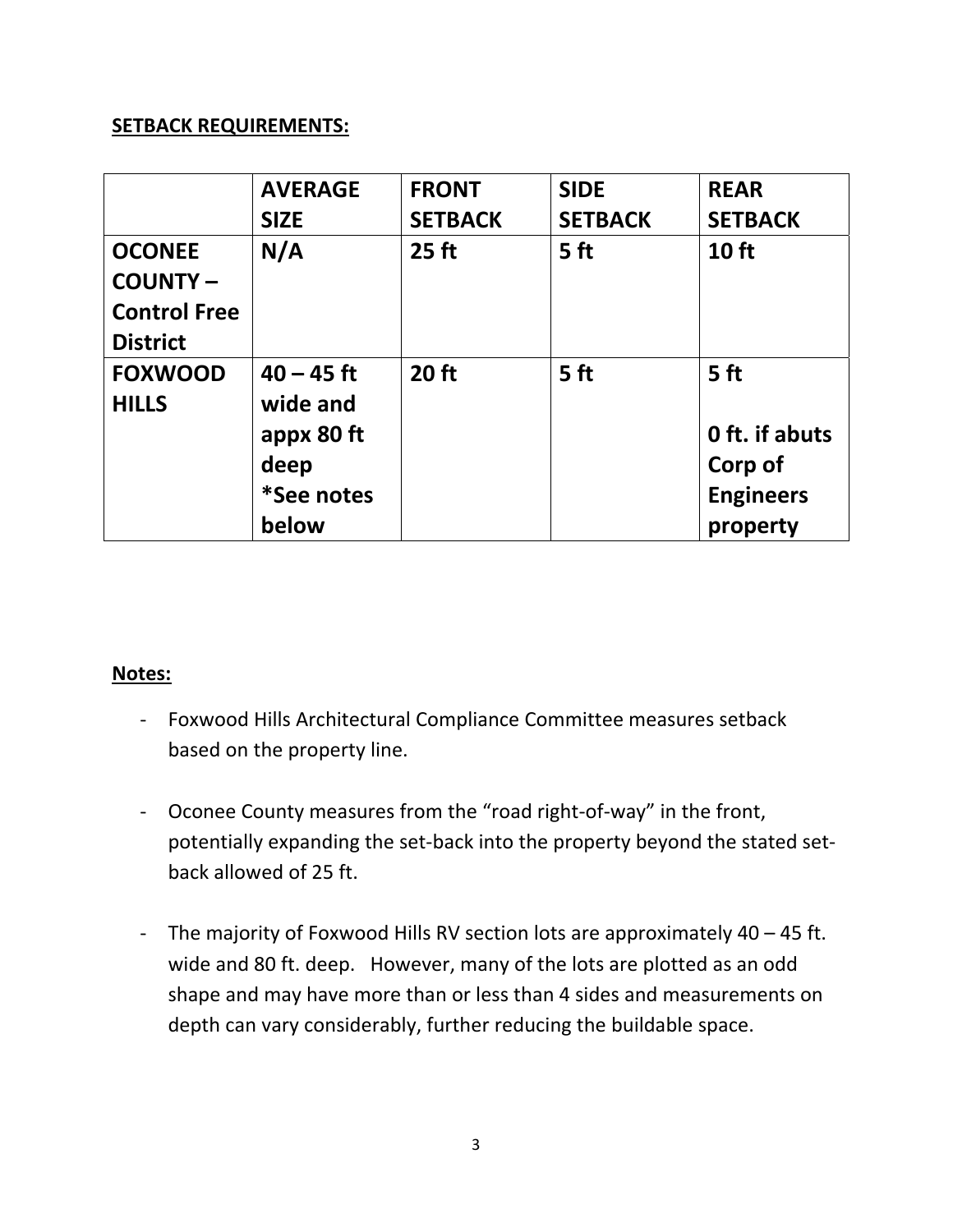- ‐ Assuming a lot is 80 ft. deep and a 25 ft. setback on front and 10 ft. setback on rear are applied, only 45 ft. remain for RV placement and only 10 ft. of space remain for placement variations due to topography and/or for deck, porch, storage building, etc. The set‐back may be deeper than 25 ft. due to the measurements from "right of way" vs "property line", further reducing the buildable space.
- ‐ Foxwood Hills restrictions state that zero (0) setback is required for rear setback when the property abuts Corp of Engineer property. Oconee County restriction does not allow for this variance and still requires the stated 10 ft. setback.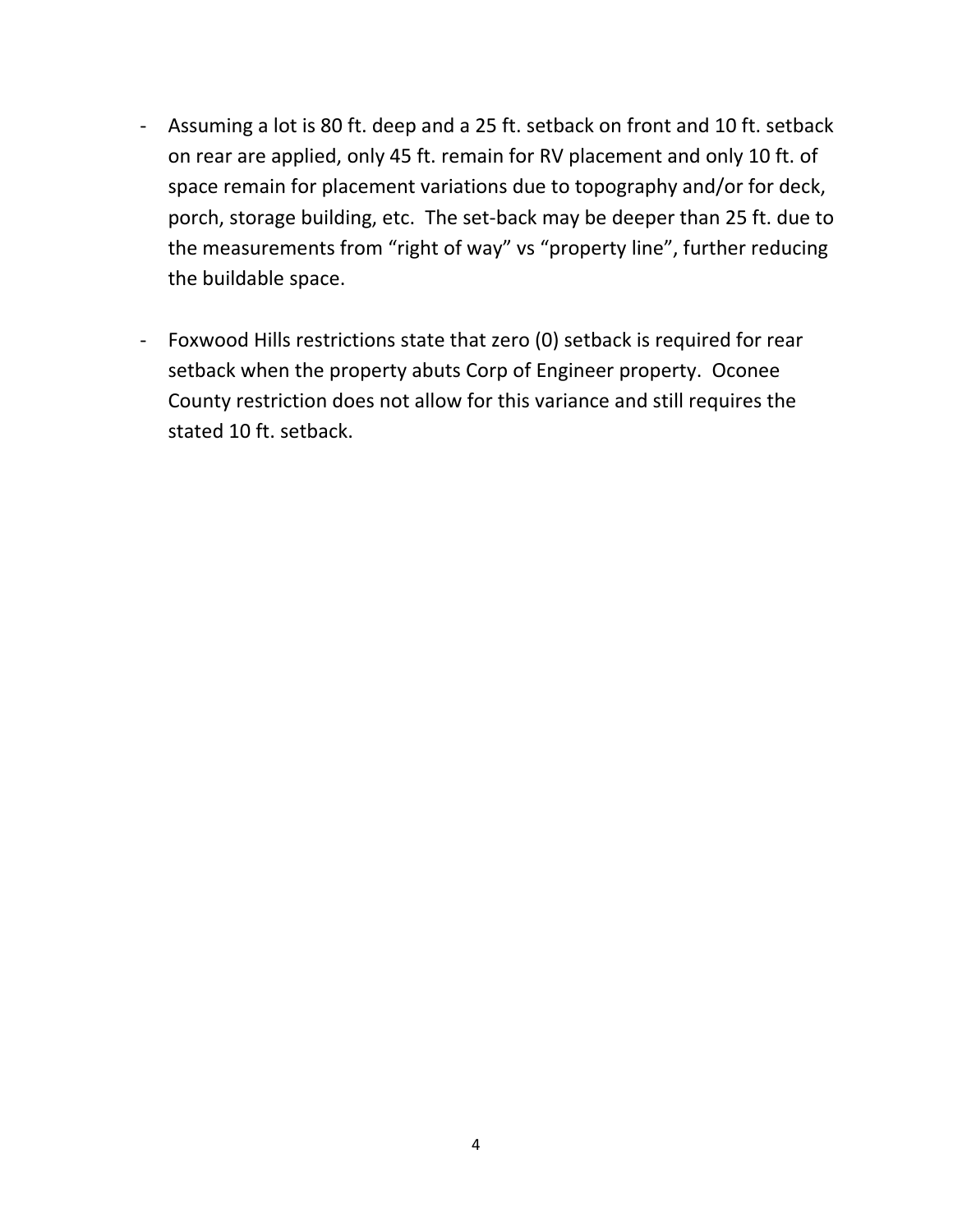#### ARTICLE 10. ‐ ZONING DISTRICTS

Sec. 38-10.1. - Establishment of base zoning districts.

Base zoning districts are created to provide comprehensive land use regulations throughout Oconee County. There are 14 base zoning districts that provide for a variety of uses that are appropriate to the character of the areas in which they are located in accordance with the Oconee County Comprehensive Plan. All permitted, conditional, and special exceptions are identified in the zoning use matrix. All conditional uses shall meet the guidelines established in Article 5 of this chapter. Likewise, all special exceptions shall meet the guidelines established in Article 6 of this chapter. For the purpose of this chapter, Oconee County is hereby divided into the following base zoning districts. These districts shall comply with all of the general and specific requirements of this chapter.

| <b>GUD</b> | <b>General Use District </b>         | <b>Section 38-10.2</b> |
|------------|--------------------------------------|------------------------|
| <b>TRD</b> | Traditional Rural District           | Section 38-10.3        |
| <b>RRD</b> | Rural Residential District           | Section 38-10.4        |
| CD.        | Conservation District                | Section 38-10.5        |
| <b>AD</b>  | Agricultural District                | Section 38-10.6        |
| <b>RD</b>  | Residential District                 | Section 38-10.7        |
| <b>LRD</b> | Lake Residential District            | Section 38-10.8        |
| CCD        | Community Commercial District        | Section 38-10.9        |
| <b>HCD</b> | Highway Commercial District          | Section 38-10.10       |
| ID         | Industrial District                  | Section 38-10.11       |
| <b>ARD</b> | Agricultural Residential District    | Section 38-10.12       |
| PRLD       | Public and Recreation Lands District | Section 38-10.13       |
| <b>MUD</b> | Mixed Use District                   | Section 38-10.14       |
| <b>PDD</b> | Planned Development District         | Section 38-10.15       |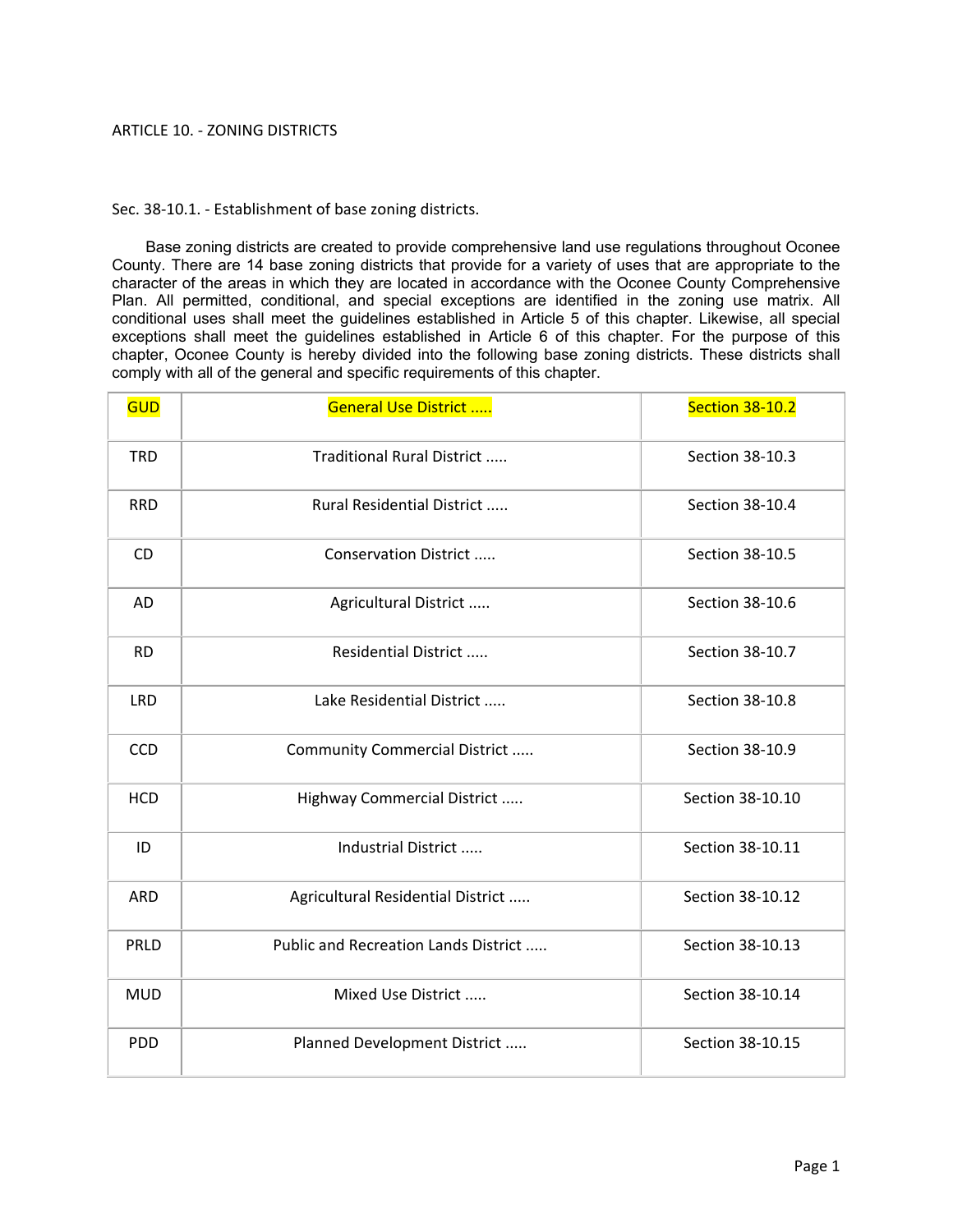### (Ord. No. 2012-14, § 1, 5-15-2012)

Sec. 38-10.2. - General Use District (GUD).

*Definition:* Areas appropriate for the existence of a variety of types and intensities of development in relatively close proximity.

*Intent:* This district is meant to allow for the management and mitigation of the potential negative impacts associated with development activity primarily through development standards, while imposing limited restrictions on specific land uses.

|                |                                                                                      | <b>Density and Lot Size</b> |                                    |                        | <b>Minimum Yard Requirements</b>      |                                             | Max. Height                      |
|----------------|--------------------------------------------------------------------------------------|-----------------------------|------------------------------------|------------------------|---------------------------------------|---------------------------------------------|----------------------------------|
| Residential    | Min.<br><b>Lot Size</b>                                                              | Max.<br><b>Density</b>      | Min.<br>Width<br>(f <sup>t</sup> ) | Front<br>Setback (ft.) | <b>Side</b><br><b>Setback</b><br>(t.) | Rear<br>Setback<br>(t.)                     | <b>Structure</b><br>Height (ft.) |
| <b>Uses</b>    | Greater than or<br>equal to $\frac{1}{2}$ acre                                       | N/A                         | N/A                                | 25                     | $\overline{\mathbf{5}}$               | 10                                          | 65                               |
|                | Less than $\frac{1}{2}$<br>acre to greater<br>than or equal<br>to $\frac{1}{4}$ acre | N/A                         | N/A                                | 15                     | $\overline{\mathbf{5}}$               | $\overline{\mathbf{5}}$                     | 65                               |
|                | Less than $\frac{1}{4}$<br>acre                                                      | N/A                         | N/A                                | 10                     | $\overline{\mathbf{5}}$               | $\overline{\mathbf{5}}$                     | 65                               |
|                |                                                                                      | <b>Minimum Lot Size</b>     |                                    |                        | <b>Minimum Yard Requirements</b>      |                                             | Max. Height                      |
| Nonresidential | Min. Lot Size                                                                        |                             | Min.<br>Width<br>(f <sup>t</sup> ) | Front<br>Setback (ft.) | <b>Side</b><br><b>Setback</b><br>(t.) | Rear<br><b>Setback</b><br>(f <sup>t</sup> ) | <b>Structure</b><br>Height (ft.) |
| <b>Uses</b>    | Greater than or equal to $\frac{1}{2}$<br>acre                                       |                             | N/A                                | 25                     | $\overline{\mathbf{5}}$               | 10                                          | 65                               |
|                | Less than $\frac{1}{2}$ acre to<br>greater than or equal to $\frac{1}{4}$<br>acre    |                             | N/A                                | 15                     | $\overline{\mathbf{5}}$               | 5                                           | 65                               |
|                | Less than $\frac{1}{4}$ acre                                                         |                             | N/A                                | 10                     | 5                                     | 5                                           | 65                               |

#### *Dimensional requirements:\**

(Ord. No. 2012-14, § 1, 5-15-2012; Ord. No. 2015-15, § 2(Att. B), 6-2-2015)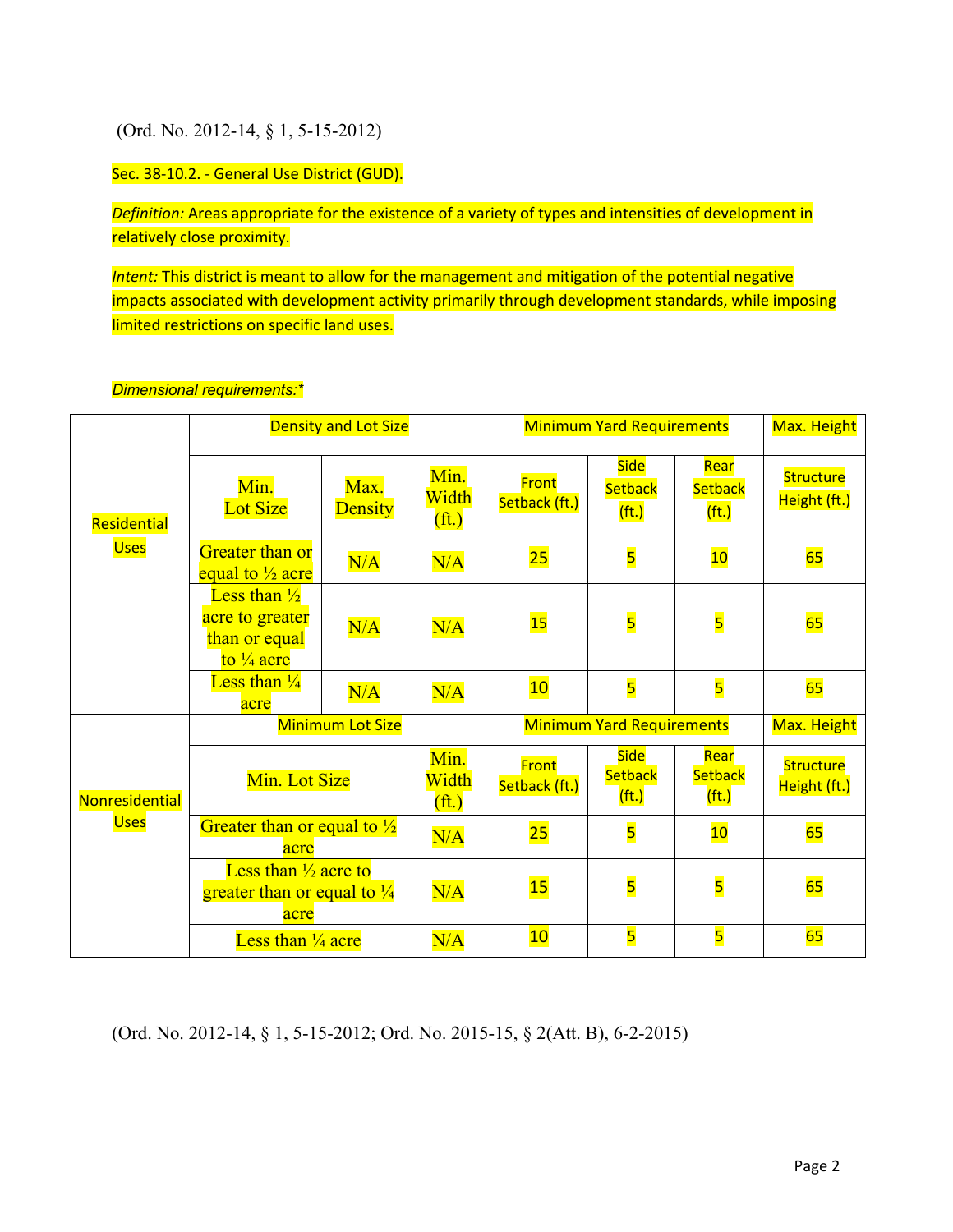### Zoning Use Matrix

| Uses                                                                                                                                                       | <b>GUD</b>              | <b>TRD</b> |                   | AD ARD CD |   |   | RRD PRLD | RD                        |   | LRD   CCD    | HCD          | D                         | <b>MUD</b>   |
|------------------------------------------------------------------------------------------------------------------------------------------------------------|-------------------------|------------|-------------------|-----------|---|---|----------|---------------------------|---|--------------|--------------|---------------------------|--------------|
|                                                                                                                                                            |                         |            | Zoning Use Matrix |           |   |   |          |                           |   |              |              |                           |              |
| Agricultural production, crops,<br>livestock, and poultry                                                                                                  | P                       | P          | $\mathsf{P}$      | X         | P | P | X        | X                         | X | X            | X            | $\boldsymbol{\mathsf{X}}$ | X            |
| Agricultural production, crops,<br>livestock, and poultry (excluding<br>commercial chicken houses,<br>commercial hog parlors, and<br>commercial feed lots) | $\overline{\mathsf{P}}$ | P          | $\mathsf{P}$      | P         | P | P | X        | P                         | X | P            | P            | P                         | X            |
| Agricultural support services-<br>veterinarians, kennels, feed/seeds,<br>supply stores, implements, etc.                                                   | P                       | P          | P                 | P         | X | P | X        | $\boldsymbol{\mathsf{X}}$ | X | P            | P            | P                         | X            |
| Air strips                                                                                                                                                 | P                       | S          | S                 | X         | X | S | X        | $\boldsymbol{\mathsf{X}}$ | X | X            | S            | S                         | X            |
| <b>Auction houses</b>                                                                                                                                      | P                       | P          | P                 | S         | X | P | X        | X                         | X | $\mathsf{C}$ | $\mathsf{C}$ | $\boldsymbol{\mathsf{X}}$ | $\mathsf{C}$ |
| Auditorium/Indoor Public<br>Assembly                                                                                                                       | P                       | P          | S                 | X         | X | X | X        | $\boldsymbol{\mathsf{X}}$ | X | P            | P            | X                         | X            |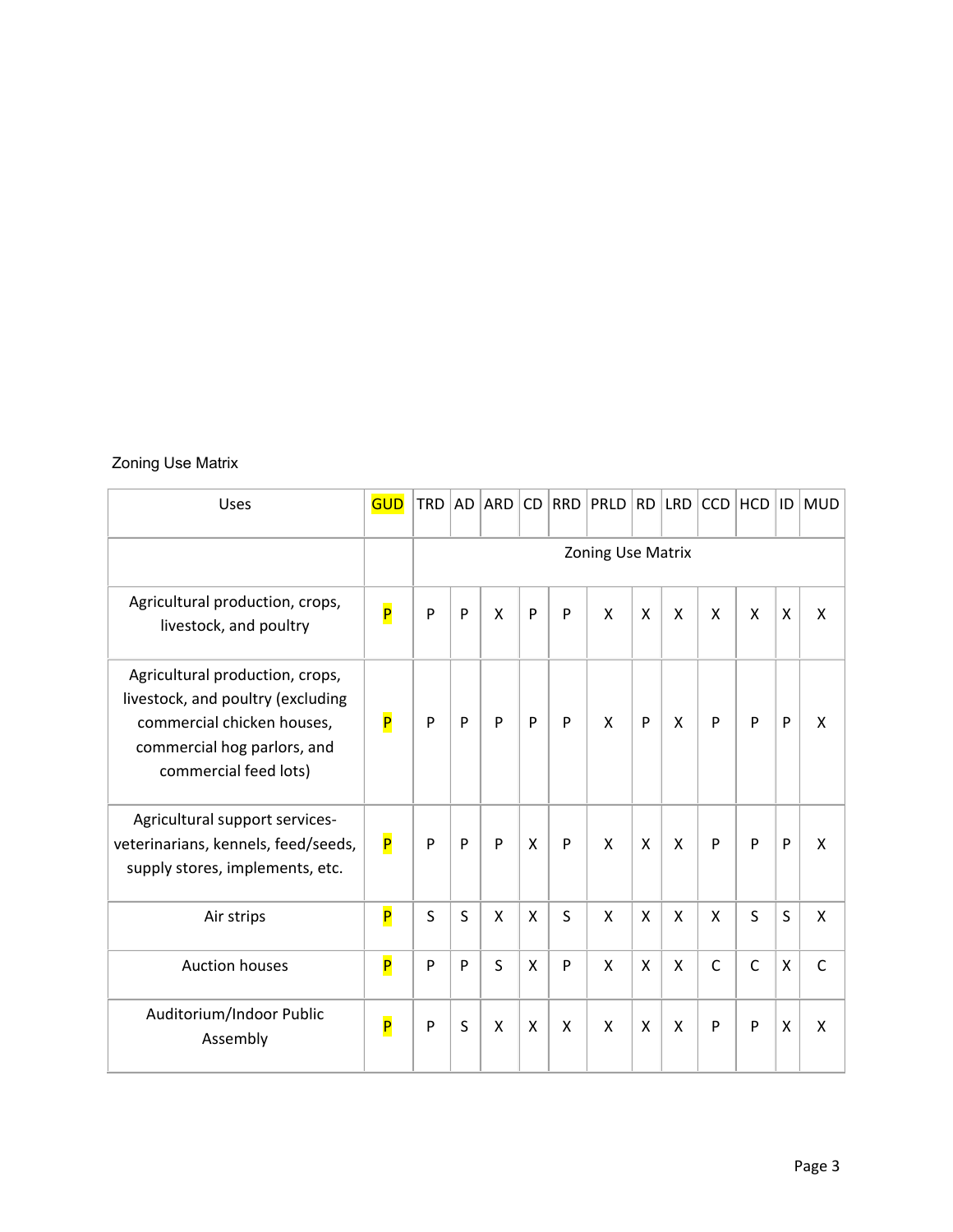| <b>Bed and Breakfast Inns</b>                                          | P                       | P            | $\mathsf{C}$ | P            | S | P            | Χ            | S                  | S            | $\mathsf{C}$ | P            | X                  | Χ            |
|------------------------------------------------------------------------|-------------------------|--------------|--------------|--------------|---|--------------|--------------|--------------------|--------------|--------------|--------------|--------------------|--------------|
| Building and Trade Contractors,<br>including materials and supply uses | P                       | P            | P            | S            | X | X            | X            | X                  | X            | P            | P            | P                  | P            |
| Cemeteries and accessory uses                                          | P                       | P            | P            | P            | P | P            | $\mathsf{x}$ | P                  | X            | $\mathsf{C}$ | P            | P                  | P            |
| Civic, fraternal, professional, and<br>political organizations         | P                       | P            | P            | P            | X | P            | X            | S                  | X            | P            | P            | $\pmb{\mathsf{X}}$ | P            |
| Commercial Fishing, Hunting and<br><b>Trapping</b>                     | P                       | P            | P            | S            | S | $\sf S$      | S            | X                  | X            | X            | X            | X                  | X            |
| <b>Communications towers</b>                                           | $\overline{\mathsf{s}}$ | $\sf S$      | S            | S            | S | $\sf S$      | S            | $\pmb{\mathsf{X}}$ | X            | S            | S            | $\sf S$            | $\sf S$      |
| <b>Conservation subdivisions</b>                                       | P                       | $\mathsf{C}$ | $\mathsf{C}$ | $\mathsf{C}$ | S | $\mathsf{C}$ | X            | $\mathsf{C}$       | $\mathsf{C}$ | X            | $\mathsf{C}$ | X                  | $\mathsf{C}$ |
| Convenience stores (excluding<br>motor vehicle services)               | P                       | P            | S            | S            | X | S            | X            | X                  | X            | P            | P            | $\mathsf{P}$       | $\mathsf{P}$ |
| Correctional facilities and half-way<br>houses                         | P                       | X            | X            | X            | X | X            | X            | X                  | X            | X            | X            | S                  | X            |
| Day Care Facilities (all ages)                                         | P                       | P            | P            | S            | X | S            | X            | S                  | S            | P            | P            | X                  | S            |
| Distribution and other Warehouses                                      | P                       | P            | P            | X            | X | X            | X            | X                  | X            | S            | P            | P                  | S            |
| Educational buildings, and<br>Research Facilities (all types)          | $\overline{\mathsf{P}}$ | S            | $\sf S$      | Χ            | S | $\sf S$      | P            | S                  | X            | P            | P            | $\mathsf{P}$       | S            |
| <b>Emergency services</b>                                              | P                       | P            | P            | P            | X | P            | X            | P                  | P            | P            | P            | P                  | P            |
| Farm and roadside markets                                              | P                       | P            | P            | P            | P | P            | P            | X                  | X            | P            | P            | X                  | X            |
| <b>Financial Services</b>                                              | P                       | P            | S            | X            | X | X            | X            | $\mathsf{X}$       | $\mathsf{X}$ | P            | P            | $\mathsf{x}$       | ${\sf P}$    |
| Forestry/Silviculture                                                  | P                       | P            | P            | P            | P | P            | P            | P                  | P            | P            | P            | P                  | P            |
| Fuel supply services                                                   | P                       | X            | P            | X            | X | X            | X            | X                  | X            | S            | P            | P                  | S            |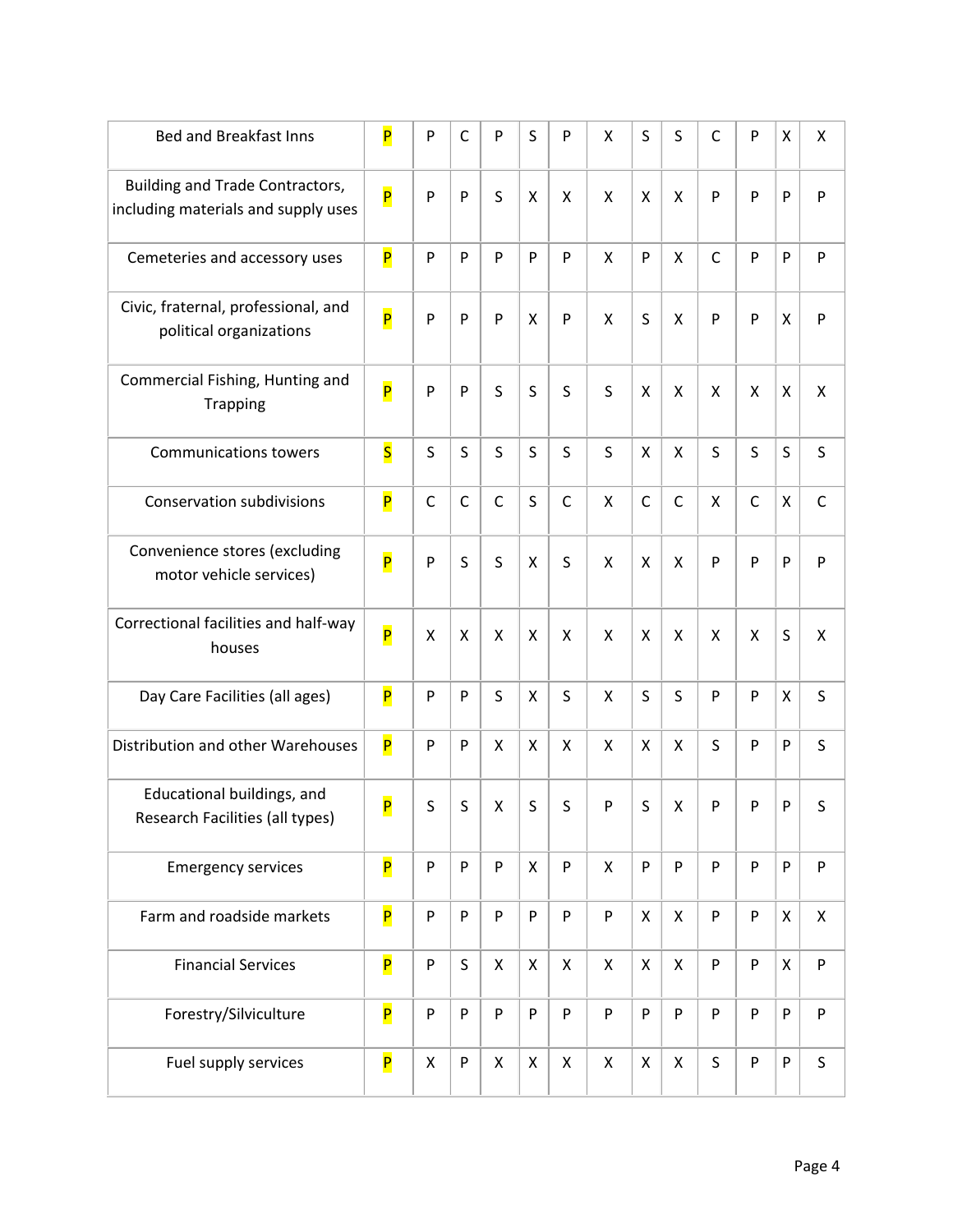| <b>Funeral homes and services</b>                                          | P                       | X            | X            | X            | X            | X            | X | Χ            | X            | P            | P | Χ                  | P                  |
|----------------------------------------------------------------------------|-------------------------|--------------|--------------|--------------|--------------|--------------|---|--------------|--------------|--------------|---|--------------------|--------------------|
| Golf courses, country clubs, driving<br>ranges                             | P                       | S            | X            | S            | X            | Χ            | X | P            | P            | Χ            | P | X                  | X                  |
| Government buildings (excluding<br>correctional facilities)                | P                       | P            | S            | $\mathsf{x}$ | S            | P            | P | P            | X            | P            | P | P                  | P                  |
| <b>Group Homes</b>                                                         | $\overline{\mathsf{s}}$ | S            | S            | S            | $\mathsf{x}$ | S            | S | S            | X            | X            | Χ | $\pmb{\mathsf{X}}$ | S                  |
| Greenhouses, nurseries, and<br>landscape commerical services               | P                       | P            | P            | P            | S            | P            | X | X            | X            | P            | P | P                  | P                  |
| Gun and Archery clubs and<br>shooting ranges                               | P                       | S            | S            | X            | S            | S            | X | Χ            | X            | Χ            | S | X                  | X                  |
| Health care services, service retail,<br>and emergency short term shelters | P                       | P            | P            | S            | X            | P            | X | Χ            | X            | P            | P | X                  | P                  |
| Home occupations and businesses                                            | $\overline{\mathsf{P}}$ | $\mathsf{C}$ | $\mathsf{C}$ | $\mathsf{C}$ | $\mathsf{C}$ | $\mathsf{C}$ | Χ | $\mathsf{C}$ | $\mathsf{C}$ | $\mathsf{C}$ | C | X                  | $\mathsf C$        |
| Hotels, Motels, and Inns                                                   | P                       | S            | S            | $\mathsf{x}$ | $\mathsf{x}$ | X            | X | X            | X            | P            | P | X                  | Χ                  |
| Laundry Mats                                                               | P                       | P            | P            | P            | X            | X            | X | X            | X            | P            | P | $\pmb{\mathsf{X}}$ | P                  |
| Laundry and dry cleaning services                                          | P                       | P            | Χ            | X            | X            | X            | X | X            | X            | P            | P | X                  | $\sf S$            |
| <b>Light Manufacturing</b>                                                 | P                       | P            | S            | X            | X            | X            | X | X            | X            | S            | P | P                  | S                  |
| Liquor stores and bars                                                     | P                       | X            | X            | X            | X            | X            | X | X            | X            | S            | S | $\pmb{\mathsf{X}}$ | $\sf S$            |
| Lumber and saw mills (permanent)                                           | P                       | P            | P            | X            | X            | Χ            | X | Χ            | X            | X            | X | P                  | $\pmb{\mathsf{X}}$ |
| Lumber and saw mills (portable)                                            | P                       | P            | P            | P            | P            | P            | P | P            | P            | P            | P | P                  | P                  |
| Manufactured Home Dealer                                                   | P                       | X            | X            | X            | X            | X            | Χ | X            | X            | X            | P | P                  | X                  |
| <b>Heavy Manufacturing</b>                                                 | P                       | X            | X            | X            | X            | X            | X | X            | X            | X            | S | ${\sf P}$          | X                  |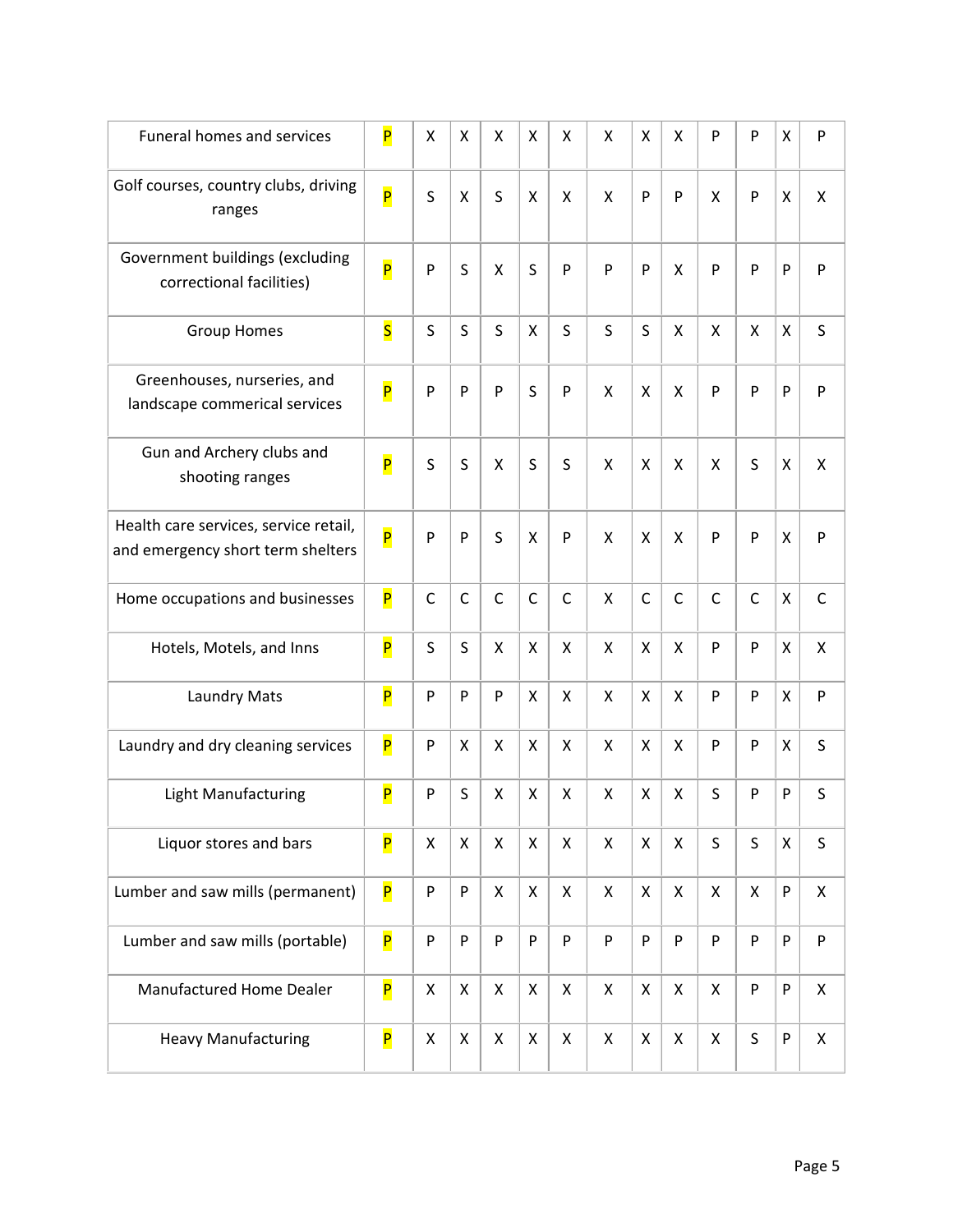| Marinas                                                                                                | P                       | S         | S            | S                  | X | S         | S | S                         | S | P            | P | P                  | Χ                  |
|--------------------------------------------------------------------------------------------------------|-------------------------|-----------|--------------|--------------------|---|-----------|---|---------------------------|---|--------------|---|--------------------|--------------------|
| Mini storage or mini warehouses                                                                        | P                       | X         | Χ            | $\pmb{\mathsf{X}}$ | X | X         | X | X                         | X | P            | P | P                  | Χ                  |
| Mining                                                                                                 | P                       | S         | $\sf S$      | X                  | X | X         | X | X                         | X | X            | Χ | X                  | X                  |
| Mixed Use Buildings and parcels                                                                        | P                       | ${\sf P}$ | P            | X                  | X | ${\sf P}$ | X | S                         | X | P            | P | $\pmb{\mathsf{X}}$ | P                  |
| Motor vehicle parking and garages<br>(as a principal business use)                                     | P                       | X         | $\mathsf{X}$ | X                  | X | X         | X | $\boldsymbol{\mathsf{X}}$ | X | P            | P | $\mathsf{P}$       | $\pmb{\mathsf{X}}$ |
| Motor vehicle sales and rental                                                                         | P                       | S         | X            | X                  | X | X         | X | X                         | X | P            | P | $\mathsf{P}$       | X                  |
| Motor vehicle services and repair                                                                      | $\overline{\mathsf{P}}$ | P         | P            | P                  | X | X         | X | X                         | X | $\mathsf{C}$ | P | P                  | $\mathsf C$        |
| Motor vehicle services and gas<br>stations (excluding truck stops)                                     | P                       | P         | P            | X                  | X | P         | X | X                         | X | P            | P | P                  | P                  |
| Movie theater                                                                                          | P                       | P         | Χ            | $\pmb{\mathsf{X}}$ | X | X         | X | X                         | X | S            | P | $\pmb{\mathsf{X}}$ | $\pmb{\mathsf{X}}$ |
| Multi-family residential<br>development (structures<br>containing 5 or more residential<br>units)      | P                       | P         | X            | S                  | X | X         | X | S                         | S | S            | P | $\pmb{\mathsf{X}}$ | $\sf S$            |
| Multi-family residential<br>development (structures<br>containing no more than 4<br>residential units) | $\overline{\mathsf{P}}$ | P         | X            | S                  | X | X         | X | P                         | S | S            | S | X                  | P                  |
| Museums, cultural centers,<br>historical sites, sightseeing, and<br>similar institutions               | P                       | P         | P            | P                  | S | P         | P | P                         | X | P            | P | X                  | P                  |
| Office uses, general                                                                                   | P                       | P         | X            | X                  | X | X         | X | S                         | X | P            | P | X                  | P                  |
| <b>Outdoor Retail</b>                                                                                  | P                       | P         | P            | P                  | X | ${\sf P}$ | X | $\pmb{\times}$            | X | P            | P | $\pmb{\times}$     | $\mathsf C$        |
| Places of worship                                                                                      | P                       | ${\sf P}$ | P            | P                  | P | ${\sf P}$ | P | P                         | P | P            | P | $\sf S$            | P                  |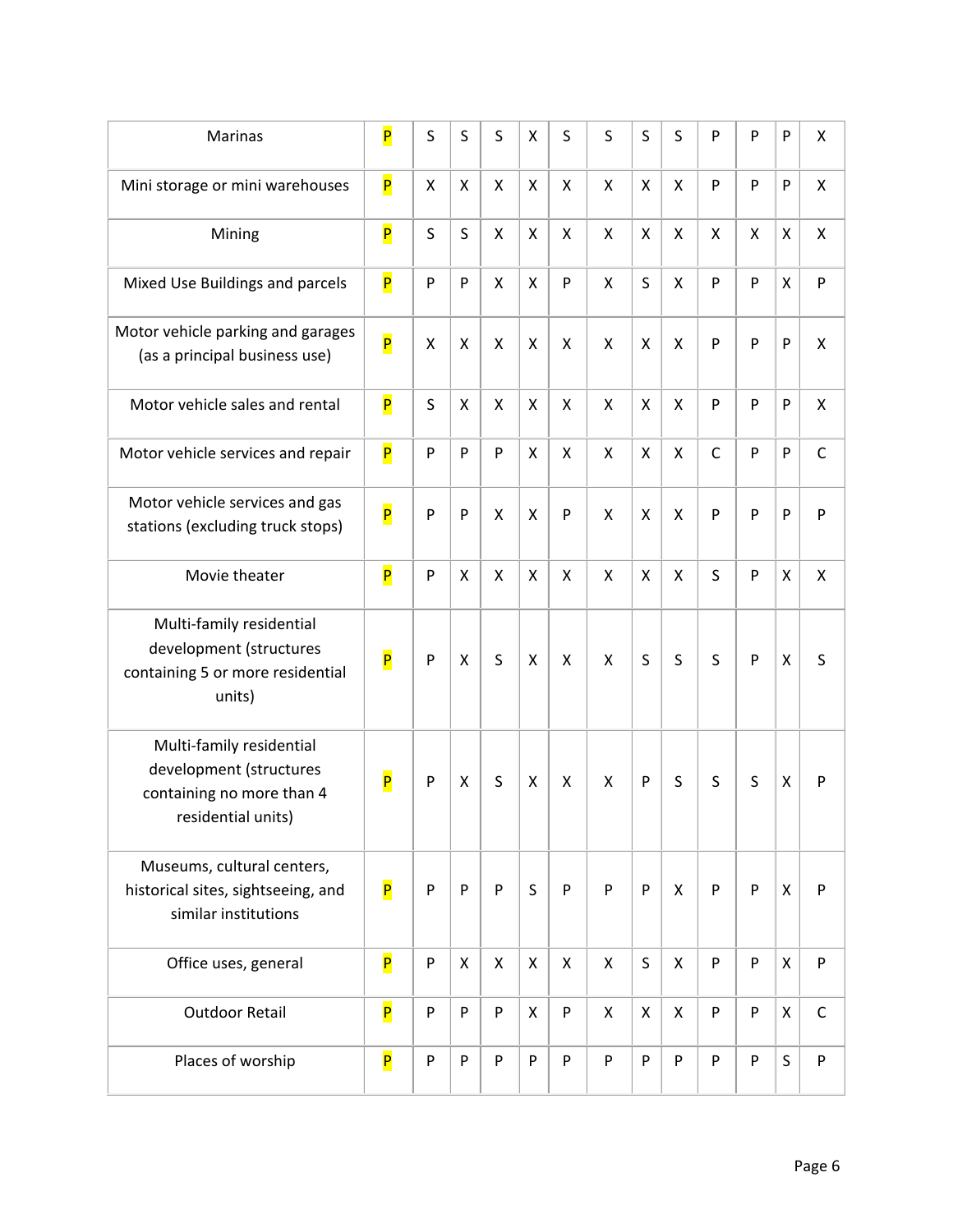| Public, Private, and Commercial<br>parks and recreation, camping or<br>social facilities | P                       | P                  | P                  | P                  | S | P                  | P              | P                  | S            | P            | $\mathsf{P}$       | $\pmb{\mathsf{X}}$ | X                  |
|------------------------------------------------------------------------------------------|-------------------------|--------------------|--------------------|--------------------|---|--------------------|----------------|--------------------|--------------|--------------|--------------------|--------------------|--------------------|
| Public and private utilities                                                             | P                       | P                  | P                  | P                  | P | P                  | P              | X                  | X            | P            | ${\sf P}$          | ${\sf P}$          | ${\sf P}$          |
| Railroad stations                                                                        | P                       | ${\sf P}$          | X                  | X                  | X | Χ                  | X              | X                  | X            | P            | P                  | P                  | X                  |
| Residential care facilities                                                              | P                       | $\sf S$            | $\pmb{\mathsf{X}}$ | X                  | X | S                  | X              | $\mathsf S$        | X            | P            | $\mathsf{P}$       | $\pmb{\mathsf{X}}$ | $\sf S$            |
| Restaurants (up to 2,500 square<br>feet)                                                 | P                       | $\mathsf C$        | P                  | S                  | X | $\mathsf C$        | X              | X                  | X            | P            | P                  | $\sf S$            | P                  |
| Restaurants (greater than 2,500<br>square feet)                                          | P                       | S                  | S                  | Χ                  | X | S                  | X              | $\pmb{\mathsf{X}}$ | X            | P            | P                  | S                  | S                  |
| Retail uses (up to 5,000 square<br>feet)                                                 | P                       | ${\sf P}$          | S                  | S                  | X | P                  | X              | X                  | X            | P            | P                  | P                  | P                  |
| Retail uses (5,000-50,000 square<br>feet)                                                | P                       | $\sf S$            | X                  | X                  | X | S                  | X              | X                  | X            | X            | $\mathsf{P}$       | ${\sf P}$          | $\sf S$            |
| Retail uses (greater than 50,000<br>square feet)                                         | P                       | X                  | X                  | X                  | X | X                  | X              | X                  | X            | X            | $\mathsf{P}$       | S                  | X                  |
| Roadside Stands                                                                          | P                       | P                  | P                  | P                  | P | P                  | X              | ${\sf P}$          | P            | P            | $\mathsf{P}$       | ${\sf P}$          | $\mathsf{P}$       |
| Salvage yard, Junkyard, and<br><b>Recycling Operations</b>                               | P                       | S                  | S                  | X                  | X | Χ                  | X              | Χ                  | X            | X            | X                  | ${\sf P}$          | Χ                  |
| <b>Sexually Oriented Business</b>                                                        | $\overline{\mathsf{x}}$ | $\pmb{\mathsf{X}}$ | $\pmb{\times}$     | $\pmb{\mathsf{X}}$ | X | Χ                  | $\pmb{\times}$ | X                  | $\mathsf{X}$ | $\mathsf{X}$ | $\mathsf S$        | $\sf S$            | $\pmb{\mathsf{X}}$ |
| Single-family detached residential                                                       | P                       | ${\sf P}$          | P                  | P                  | P | P                  | X              | ${\sf P}$          | P            | P            | $\mathsf{P}$       | $\pmb{\mathsf{X}}$ | ${\sf P}$          |
| Single-family subdivisions (10 units<br>or less)                                         | P                       | P                  | S                  | ${\sf P}$          | X | P                  | X              | ${\sf P}$          | P            | P            | $\mathsf{X}% _{0}$ | $\pmb{\chi}$       | $\mathsf{P}$       |
| Single-family subdivisions (more<br>than 10 units)                                       | P                       | $\sf S$            | $\pmb{\mathsf{X}}$ | $\pmb{\mathsf{X}}$ | X | $\pmb{\mathsf{X}}$ | $\pmb{\times}$ | ${\sf P}$          | ${\sf P}$    | S            | X                  | $\mathsf X$        | S                  |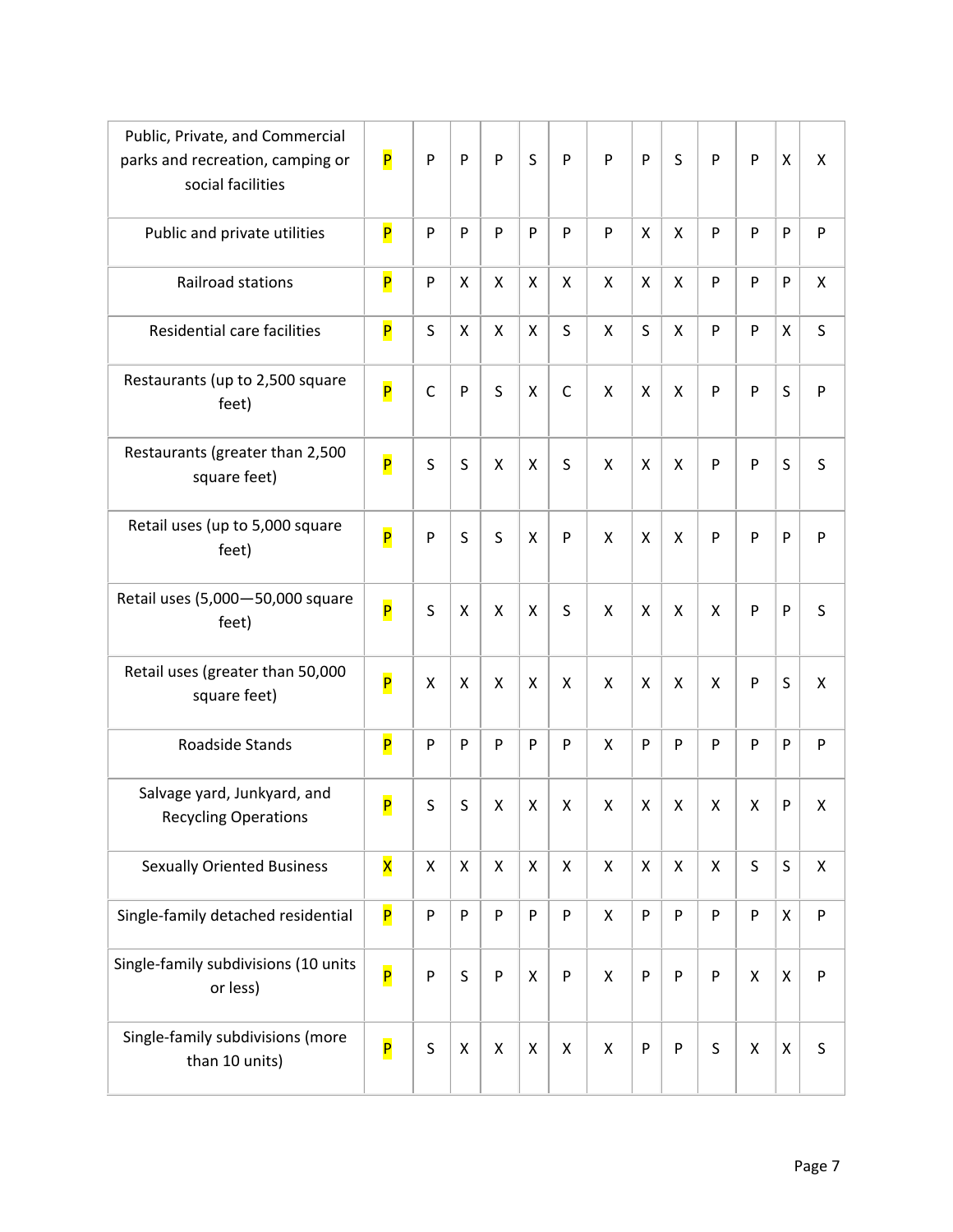| Solid waste landfill and Waste<br>Management Services; (excluding<br>hazardous waste) | P | S | S | X | X | Χ | X | X | X | Χ | Χ | S | X |
|---------------------------------------------------------------------------------------|---|---|---|---|---|---|---|---|---|---|---|---|---|
| <b>Tattoo Facility</b>                                                                | X | X | X | X | X | X | X | X | X | X | S | S | X |
| Taxidermy, slaughter houses and<br>wild game processing                               | P | P | P | S | S | P | X | X | X | S | S | X | X |
| Waste management services<br>(excluding hazardous waste)                              | P | S | S | X | X | X | X | X | Χ | X | X | P | χ |

X—Not permitted

P—Permitted

C—Conditional use - permitted if conditions are met

S—Special exception - approved by Board of Zoning Appeals

(Ord. No. 2012-14, § 1, 5-15-2012)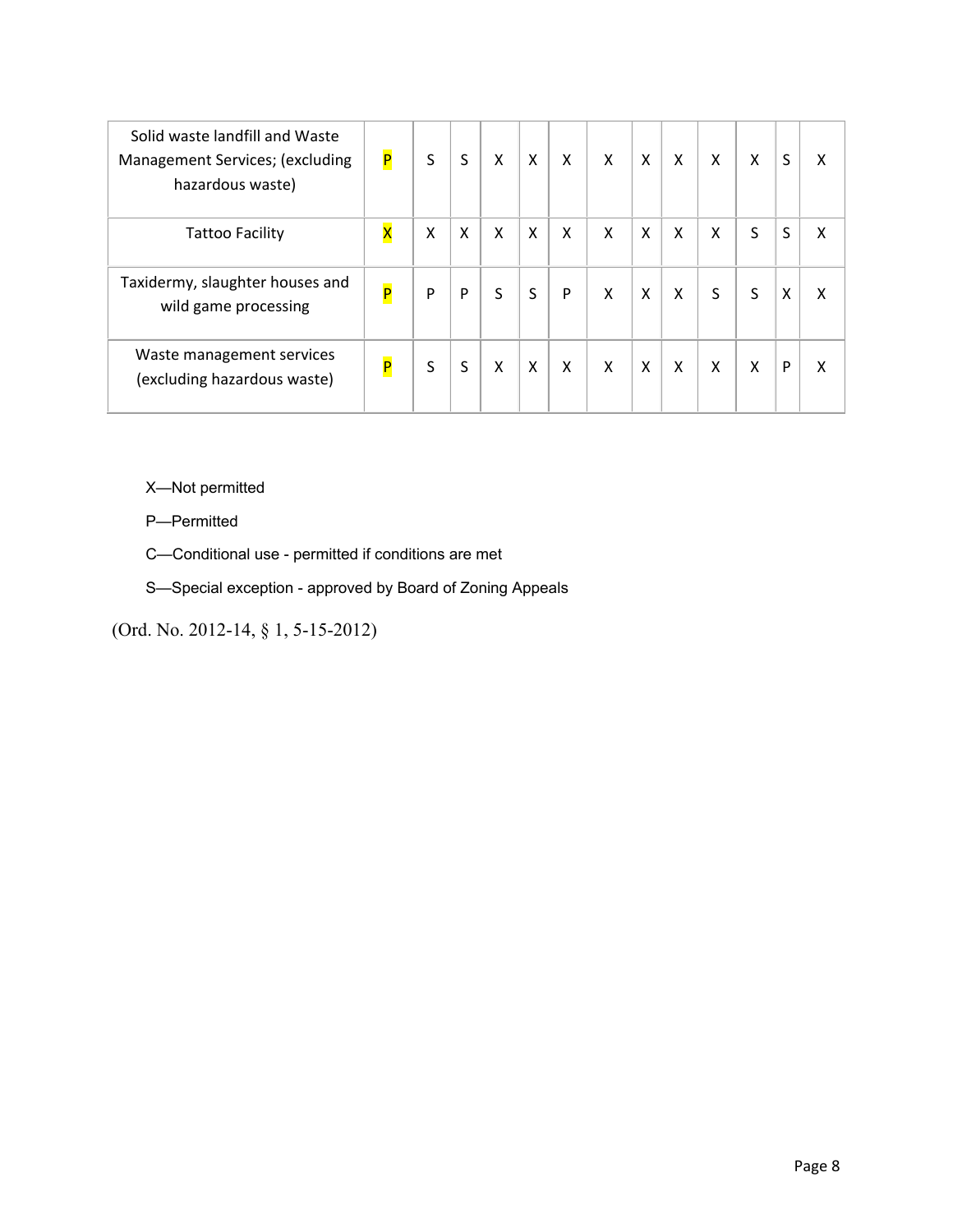# **Discussion Points regarding Rustic Elegance Standards**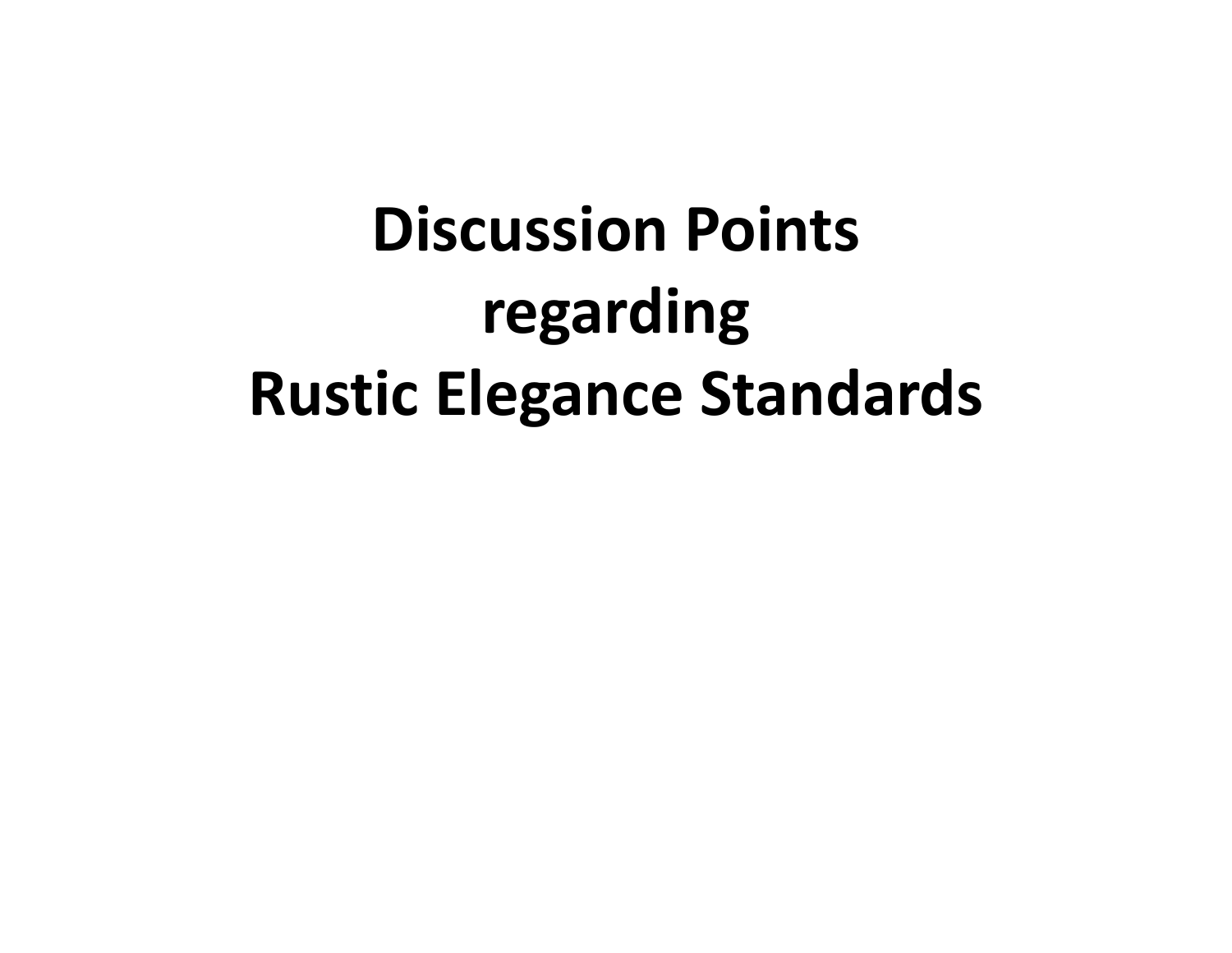## **What is Rustic Elegance?**

A concept proposed as part of the Destination Oconee plan‐ adopted by County Council

Basic idea is to establish standards that consistently manages the appearance of new commercial development to create attractive business areas that highlight construction elements such as stone, timber, and other natural materials traditionally utilized in construction throughout the Appalachian region

A number of examples of the general concept already exist in Oconee County

Hartwell Village is utilizing some of the elements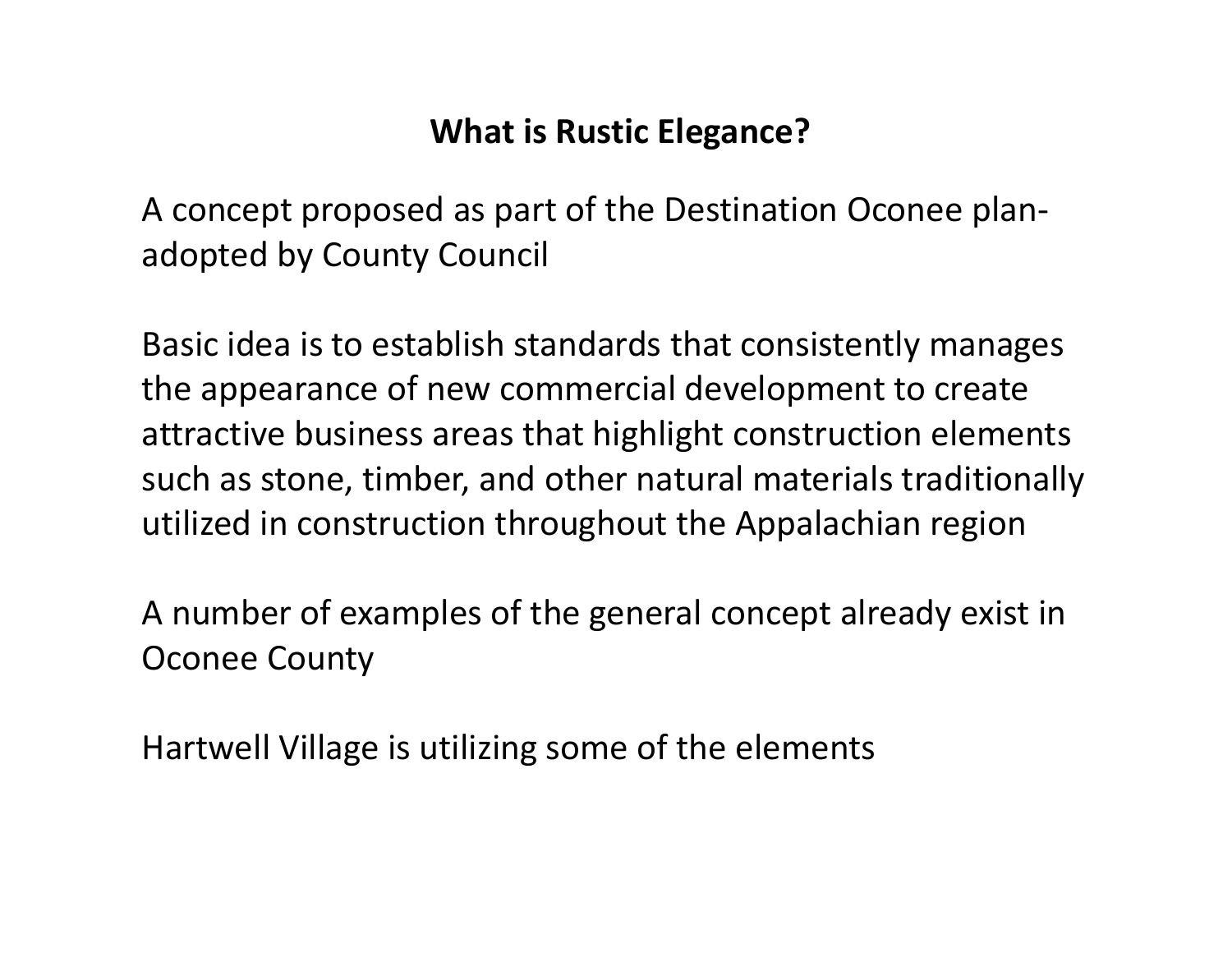Focus of concept is on the external appearance‐ it is not aimed at altering any aspect of business operations, so it can easily be adapted to work with most business types

Ultimately, the goal is to create attractive, vibrant, and unique business corridors that reflect and pay tribute to both the area's natural surroundings and traditions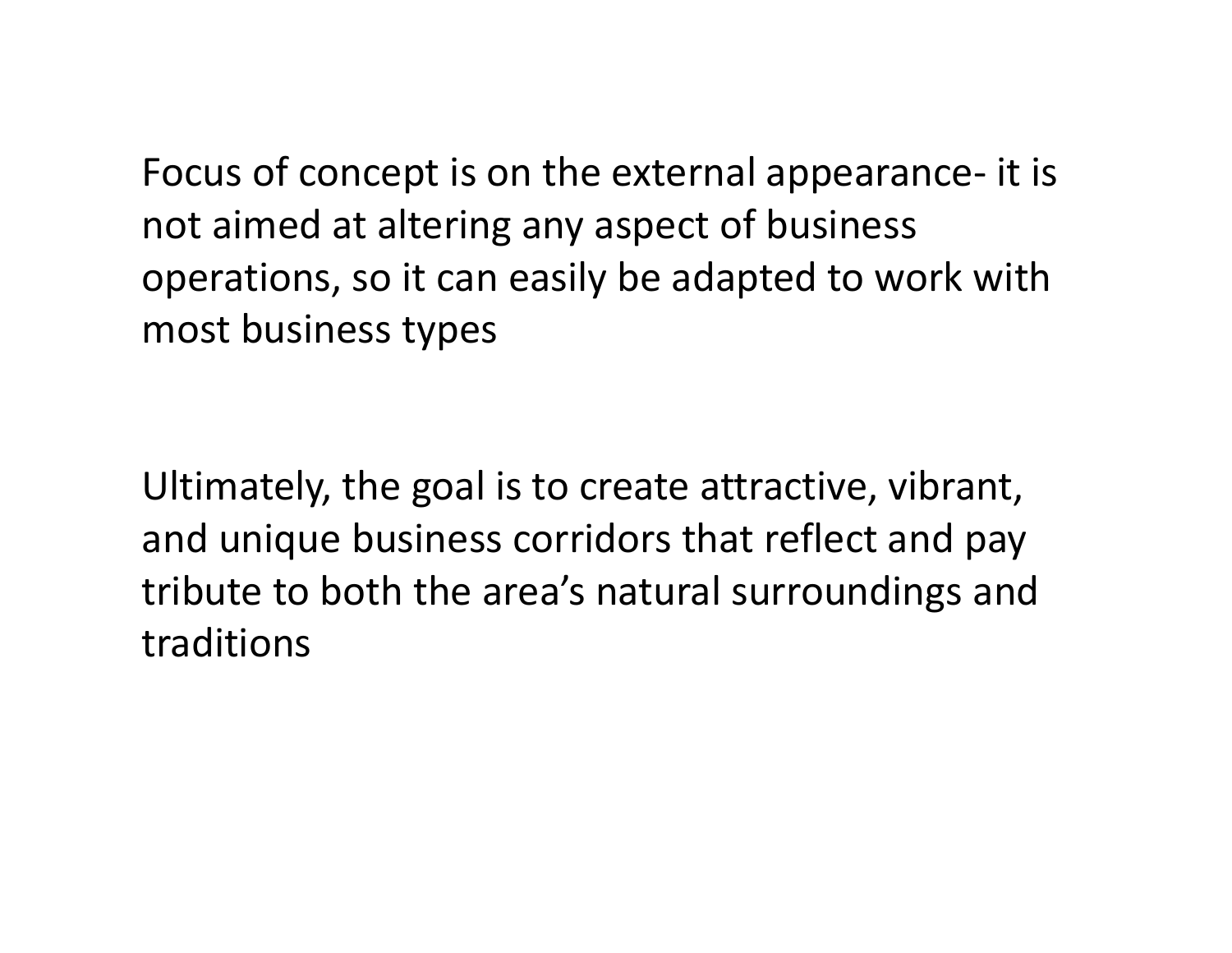## **Proposed Core Principles of Rustic Elegance**

- 1) Design of new commercial development should be in harmony with both the natural landscape and rural traditions of the southern Appalachian mountains
- 2) Materials such as stone, wood, brick and natural materials traditionally used for construction across the region shall be prioritized to the extent possible
- 3) Exterior finishes, treatments, textures and colors should enhance the visual appearance of both the natural and built environment
- 4) Standards should be balanced to ensure development is consistent with these core principles, but not so stringent that they inhibit design professionals in their efforts to create <sup>a</sup> unique sense of place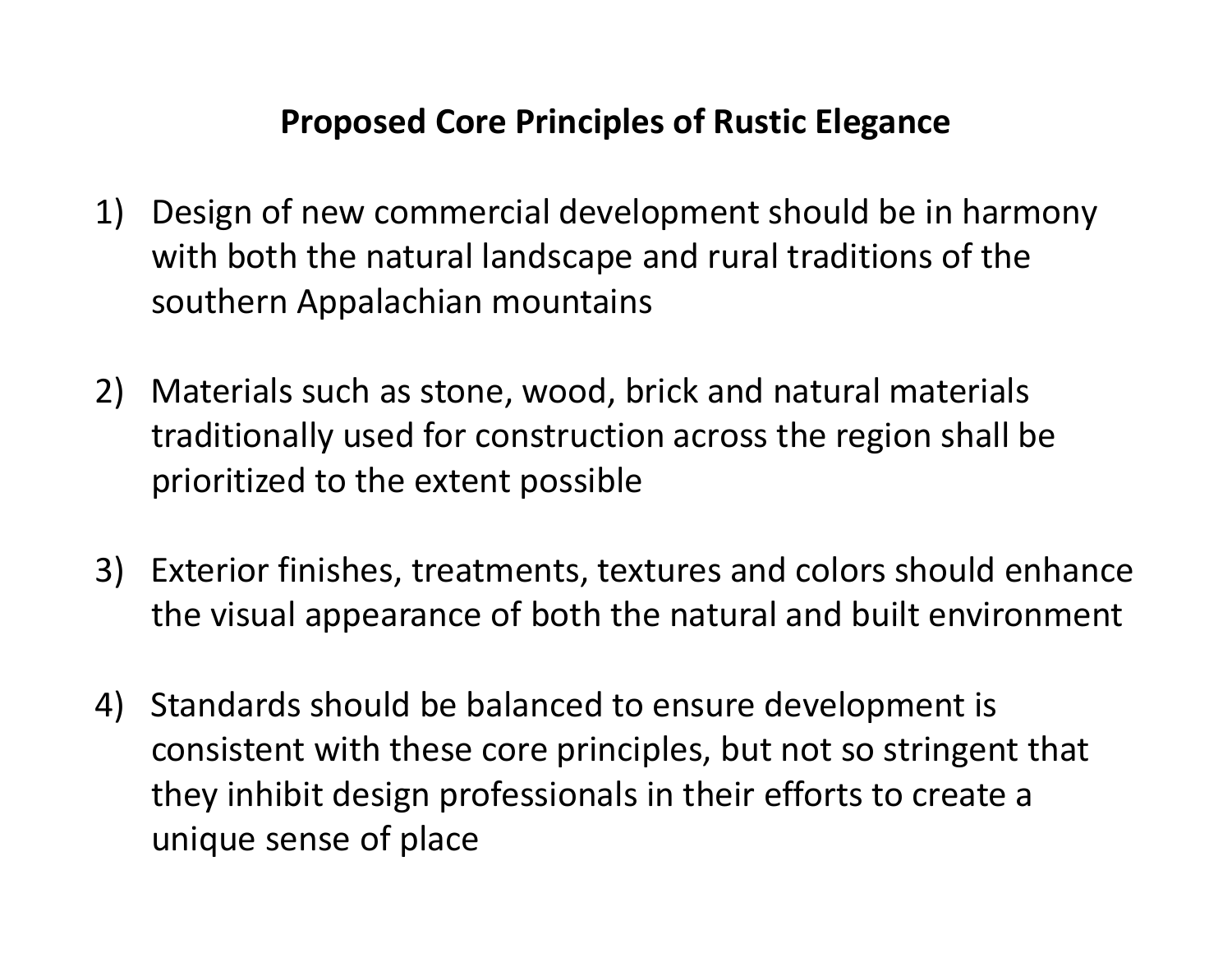## **How are the principals translated into rules and standards?**

Several options are available, including <sup>a</sup> new chapter of performance standards, amending existing rules to include design standards, and creating an overlay district

Because the goal is to establish specific districts that require new development to utilize the concepts of Rustic Elegance, the creation of an overlay appears to be the best route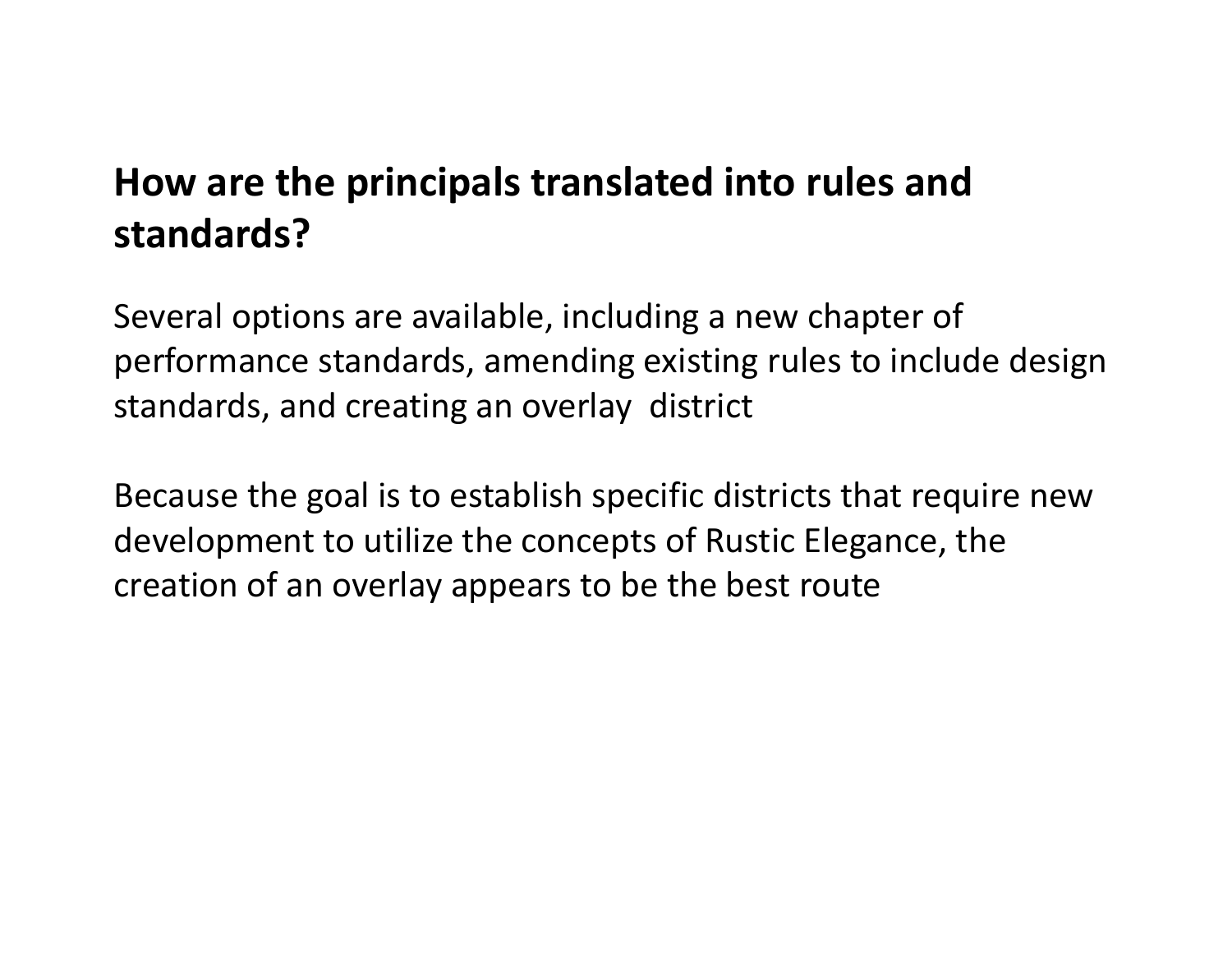## **The following draft overlay district definition and intent reflect the proposed core principles:**

*Definition:* The Rustic Elegance overlay district is not intended to be <sup>a</sup> separate zoning district, but shall be assigned to areas deemed appropriate for management of commercial development through the use of design standards that reflect the traditional natural surroundings of Oconee County. Notwithstanding any other interpretation or definition, the district is shaped by the following core principles, hereafter referred to collectively as "Rustic Elegance":

> 1) The design of new development shall be in harmony with both the natural landscape and rural traditions of the southern Appalachian mountains; 2) Materials such as stone, wood, brick and natural materials traditionally used f or construction across the region shall be prioritized to the extent possible; 3) Exterior finishes, treatments, textures and colors shall be chosen to enhance the visual appearance of both the natural and built environment; and, 4)Standards enforced in the district shall be balanced so as best ensure development is consistent with these core principles while not inhibiting design professionals in their efforts to create <sup>a</sup> unique sense of place.

*Intent:* The overlay is intended to facilitate the implementation of Oconee County's goal to manage commercial development so as to establish attractive business areas that highlight construction elements such as stone, timber, and other natural materials traditionally utilized in construction in the Appalachian region.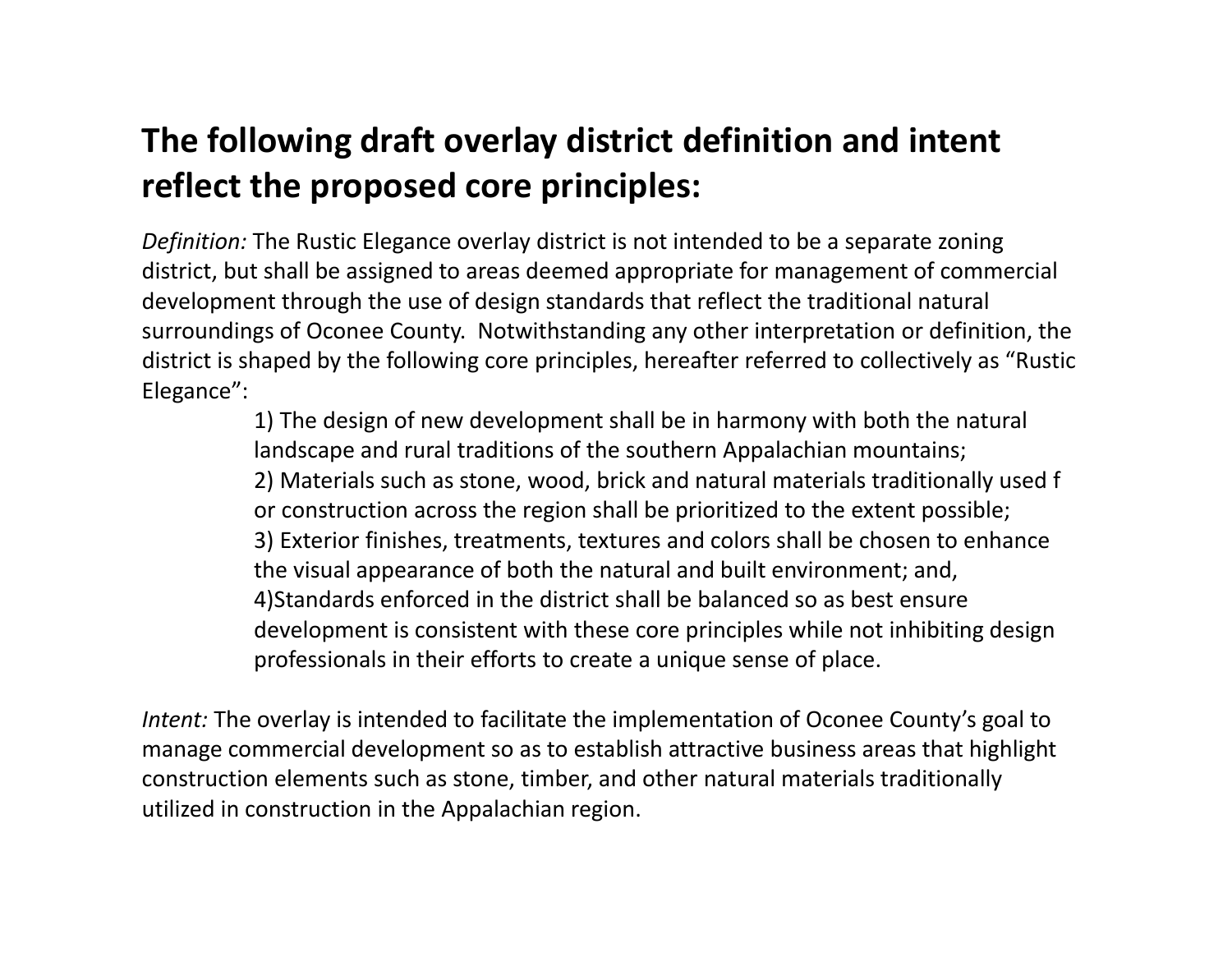## **Review: What is an overlay district?**

Simply put, it is <sup>a</sup> set of rules that '*overlay*' whatever base zoning happens to be underneath it‐ although the rules most often add requirements, an overlay can also be used to allow for relaxing certain standards for targeted uses

In the case of <sup>a</sup> new overlay district for Rustic Elegance, it would add appropriate design rules to whatever uses are allowed by the parcel's base zoning standards

For example, if <sup>a</sup> Rustic Elegance overlay included parcels zoned into the Highway Commercial District (HCD), any use shown on the zoning matrix as permitted in HCD would be allowed (of course, subject to all dimensional requirements, conditions or necessary approval as <sup>a</sup> Special Exception). The overlay requirements would govern how the permitted development would look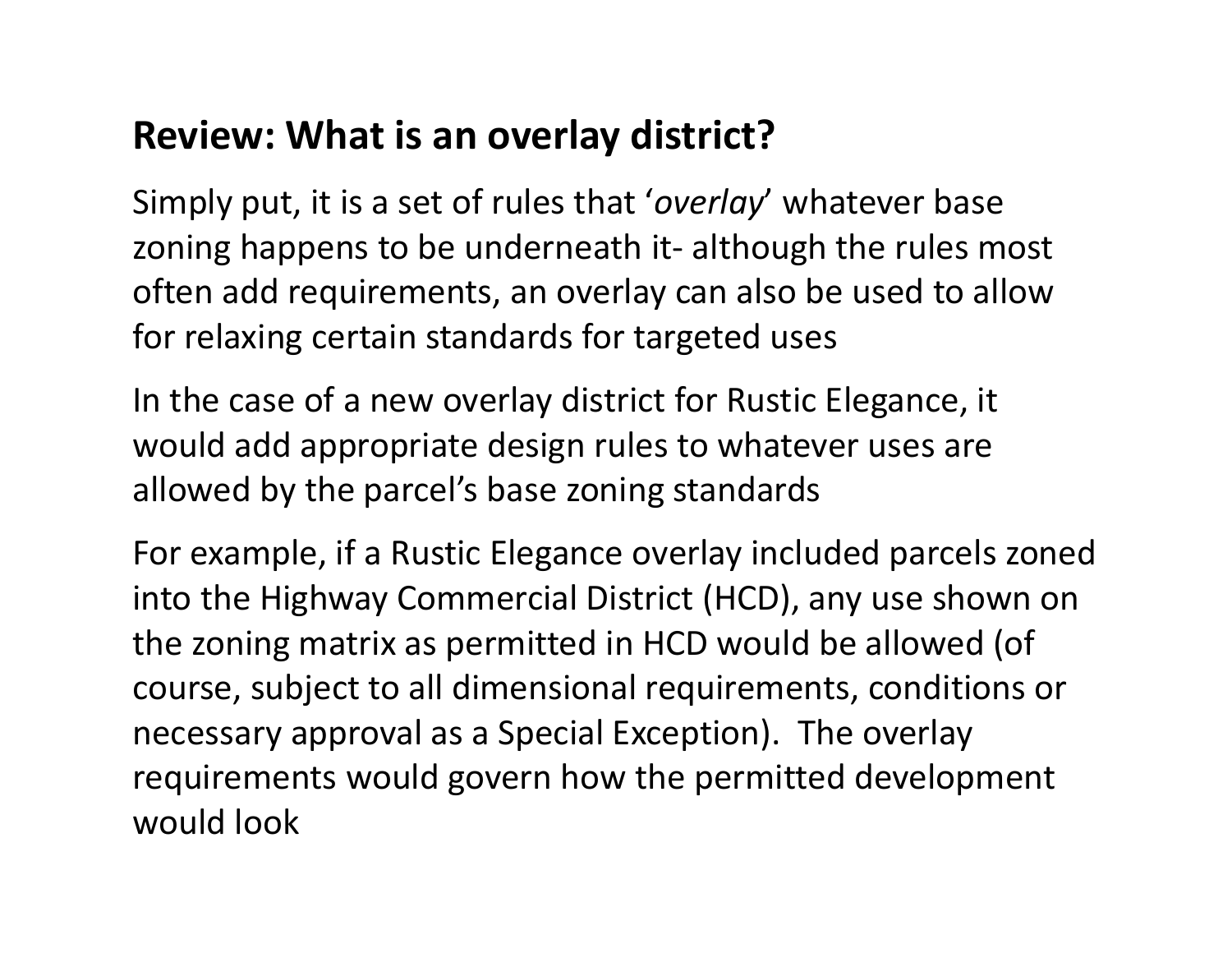## **Proposed Rustic Elegance Overlay Standards:**

1) All new commercial and multi‐family residential development proposed to be located within this district shall be subject to the signage, lighting, parking, and landscaping standards established in Appendix A of this chapter, as amended. *The existing Appendix A could be utilized to address <sup>a</sup> number of issues‐ no need to create something new.*

*2)* Architectural Design – All commercial and multi‐family development shall be subject to the standards established in Appendix B of this chapter, as amended. *Design standards are the heart of this overlay, and would need to be established‐ they could be inserted directly within the overlay standards, but as shown in this draft, they have been established as <sup>a</sup> separate section (Appendix B)*

3) The submission of <sup>a</sup> complete and accurate set of elevation sketches showing all typically visible sides of proposed primary and accessory structures shall be <sup>a</sup> requisite component of all zoning permit applications for structures proposed to be located in the district.

*As the overlay is focused on the exterior appearance of development, requiring <sup>a</sup> detailed set of sketches is critical‐ because this may or may not be true for other overlays that could use portions of the proposed Appendix B in the future, this requirement is placed directly within this overlay*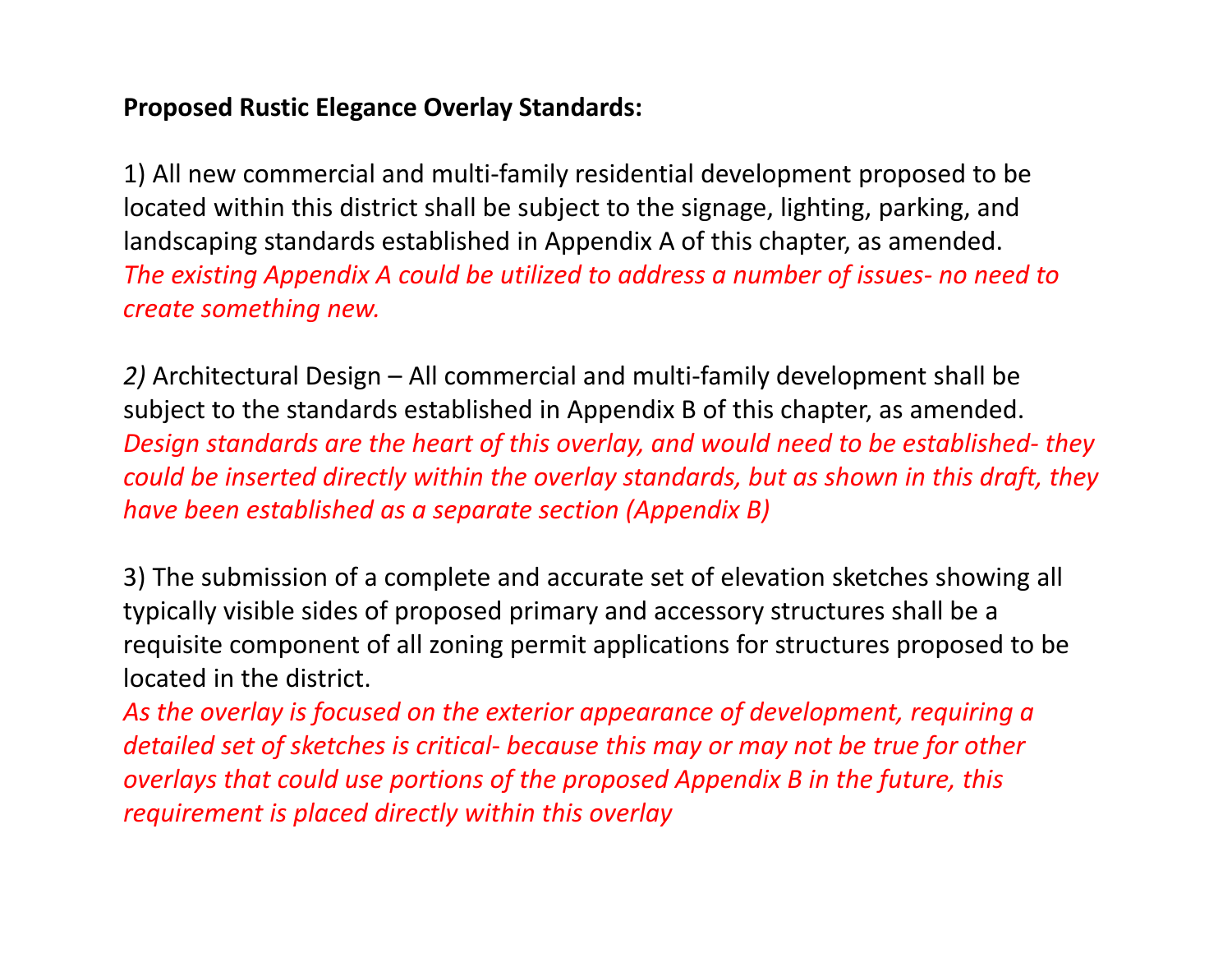## **What kind of standards would be needed for Rustic Elegance?**

*Regardless of whether they are situated in <sup>a</sup> separate "Appendix B" or inserted within the body of the overlay itself, among the most important elements is <sup>a</sup> list of acceptable building materials‐ below is <sup>a</sup> list for consideration*

- $\bullet$ Stone, to include stacked stone, cultured stone, or field stone;
- $\bullet$ • Painted precast/tilt-wall or other concrete systems that utilize form liners to give the appearance of stone, wood, or other natural material consistent with the concept of Rustic Elegance;
- $\bullet$  Masonry, including brick, block and split‐face block, provided all wall areas used to meet any minimum area standards set forth in this section include treatments, adornments and/or design features consistent with the concept of Rustic Elegance (plain painted or sealed masonry block may not be used to meet minimum wall area requirements);
- • Wood, hardie panels, wooden beams and timbers, and other materials giving the appearance of wood;
- $\bullet$  Metal panels, including standing seam roofs or awnings, provided all installations are consistent with and in no way detract with the concept of Rustic Elegance;
- $\bullet$  Wooden shingles/shakes composed of natural or other material giving the appearance of wood; and,
- • Other products as may be approved by majority vote of the Planning Commission as being consistent with the intent of Rustic Elegance concept. *This allows for new products that may be introduced‐ note that it is not <sup>a</sup> public hearing, but just <sup>a</sup> simple vote*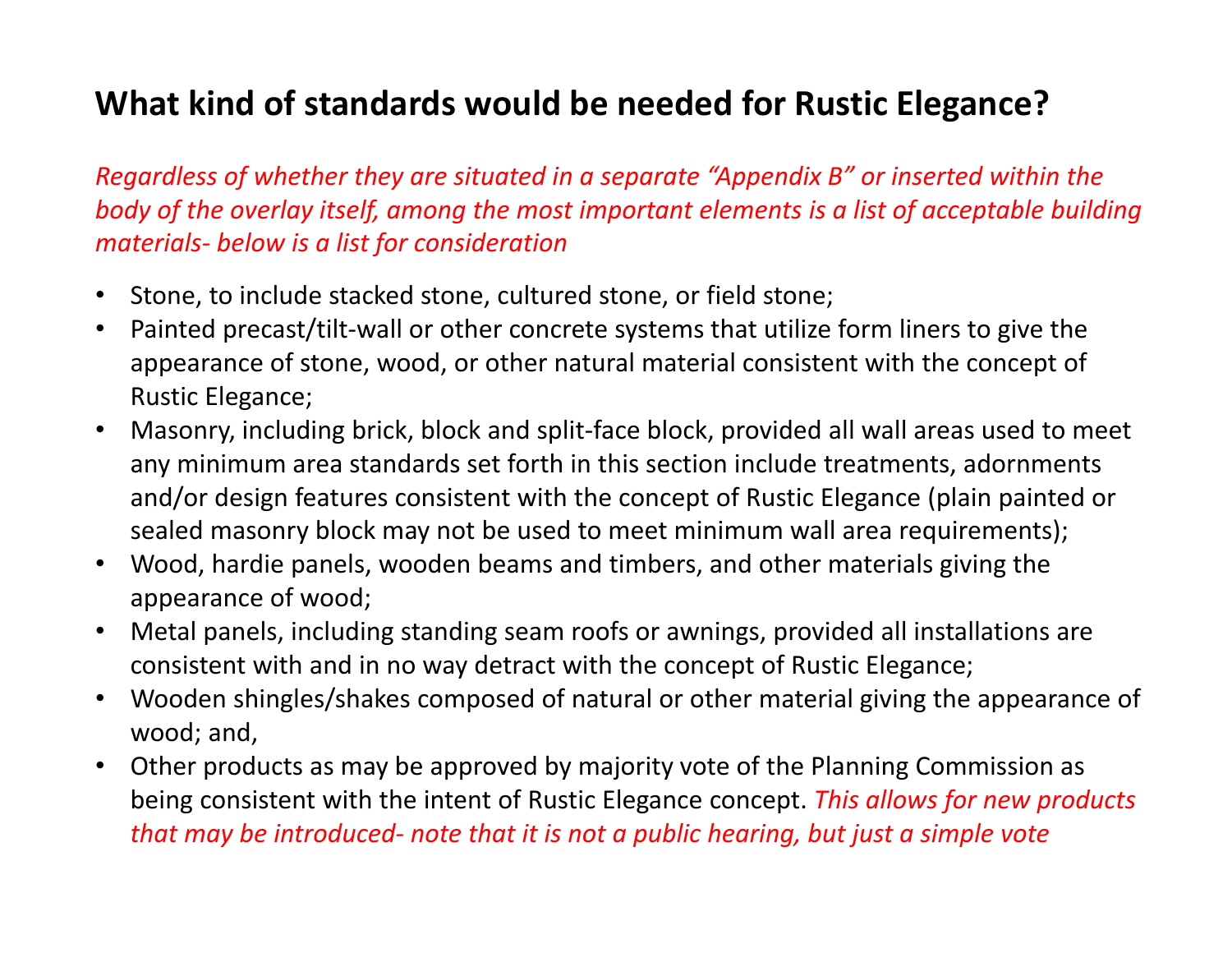## *What about non‐visible and non‐public areas of developments?*

*Because Rustic Elegance is about how development 'looks', areas not typically seen by the public can be treated less stringently‐ the language below excludes such areas from the required materials list*

*Non‐visible and Restricted Areas/Facades –* Side and rear facades typically visible only incidentally from public areas (i.e. loading dock areas, service bay accesses, storage areas, etc.) may be constructed of materials other than those required for front facades, provided the selected materials in no way negatively impact the overall appearance, quality of workmanship, or consistency with of the public areas of the structure.

*Screening‐* Walls and facades situated in areas designated as inaccessible to the public that, due to visibility would otherwise be subject to the Approved Building Materials for Visible Wall Areas in this section, may be exempted from said approved building materials requirement if screened from view; provided all such screening is designed by, and constructed of vegetative or building materials selected by, appropriate licensed design professionals. Screens/fences installed or constructed under this section must be maintained to ensure consistency with approved plans throughout the life of the approved structure/use.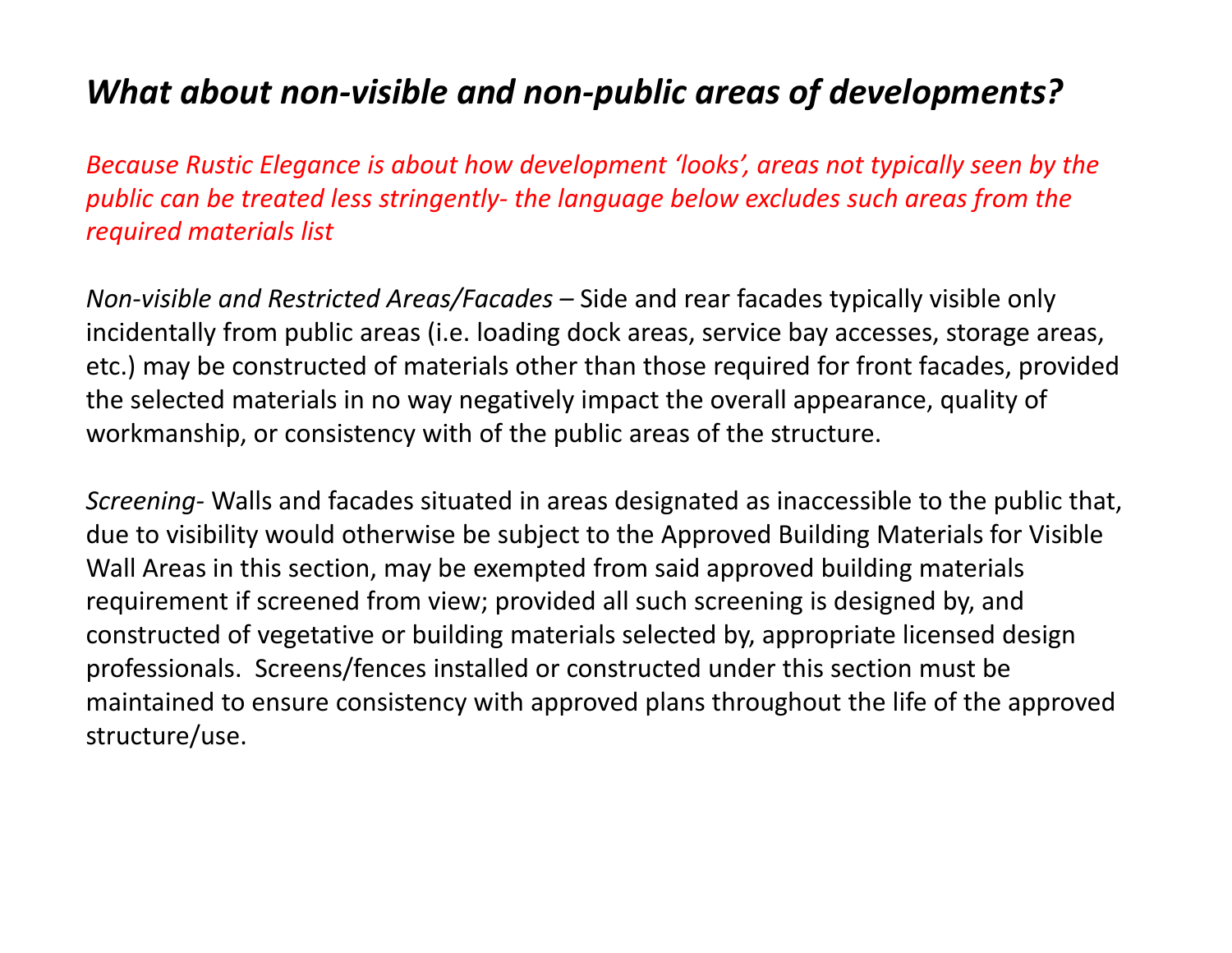## *A couple of other issues to address:*

*Sign Components –* Notwithstanding any other standard or requirement in this Chapter, all onsite business signage shall to the designed to reflect the concepts of Rustic Elegance. *Although the draft overlay language referenced the sign standards in Appendix A, those do not include any aspect of the Rustic Elegance concept‐ therefore, whether it is within the body of the overlay district, or in Appendix B, conformity of signage needs to be dealt with.*

*Exterior Colors –* Although no specific color palate is mandated, the primary colors utilized for building facades and other prominent features shall be earth tones and muted colors.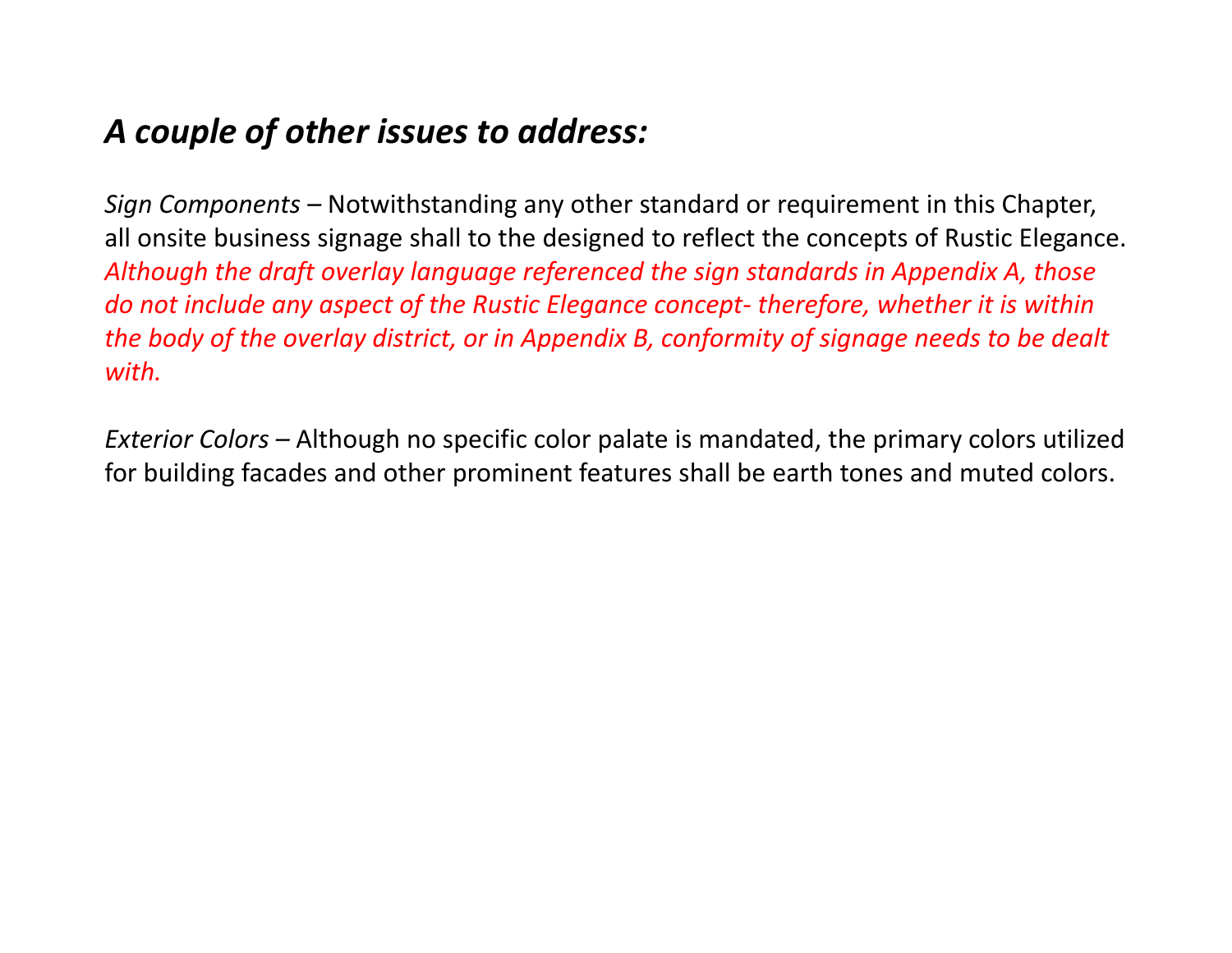### **APPENDIX B**

- A. *Approved Building Materials for Visible Wall Areas–* Non-glazed portions of the front façade and other portions of commercial and multi-residential buildings and accessory structures situated so as to typically be visible from a public thoroughfare or right-of-way shall be constructed of one or more of the following materials:
	- 1) Stone, to include stacked stone, cultured stone, or field stone;
	- 2) Painted precast/tilt-wall or other concrete systems that utilize form liners to give the appearance of stone, wood, or other natural material consistent with the concept of Rustic Elegance;
	- 3) Masonry, including brick, block and split-face block, provided all wall areas used to meet any minimum area standards set forth in this section include treatments, adornments and/or design features consistent with the concept of Rustic Elegance (plain painted or sealed masonry block may not be used to meet minimum wall area requirements);
	- 4) Wood, hardie panels, wooden beams and timbers, and other materials giving the appearance of wood;
	- 5) Metal panels, including standing seam roofs or awnings, provided all installations are consistent with and in no way detract with the concept of Rustic Elegance;
	- 6) Wooden shingles/shakes composed of natural or other material giving the appearance of wood; and,
	- 7) Other products as may be approved by majority vote of the Planning Commission as being consistent with the intent of Rustic Elegance concept.
- B. *Non-visible and Restricted Areas/Facades –* Side and rear facades typically visible only incidentally from public areas (i.e. loading dock areas, service bay accesses, storage areas, etc.) may be constructed of materials other than those required for front facades, provided the selected materials in no way negatively impact the overall appearance, quality of workmanship, or consistency with of the public areas of the structure.
- C. *Screening-* Walls and facades situated in areas designated as inaccessible to the public that due to visibility would otherwise be subject to the Approved Building Materials for Visible Wall Areas in this section may be exempted from said requirement if screened from view, provided all such screening is designed by, and constructed of vegetative or building materials selected by, appropriate licensed design professionals. Screens/fences installed or constructed under this section must be maintained to ensure consistency with approved plans throughout the life of the approved structure/use.
- D. *Sign Components* Notwithstanding any other standard or requirement in this Chapter, all onsite business signage shall to the designed to reflect the concepts of Rustic Elegance.
- E. *Exterior Colors –* Although no specific color palate is mandated, the primary colors utilized for building facades and other prominent features shall be earth tones and muted colors.